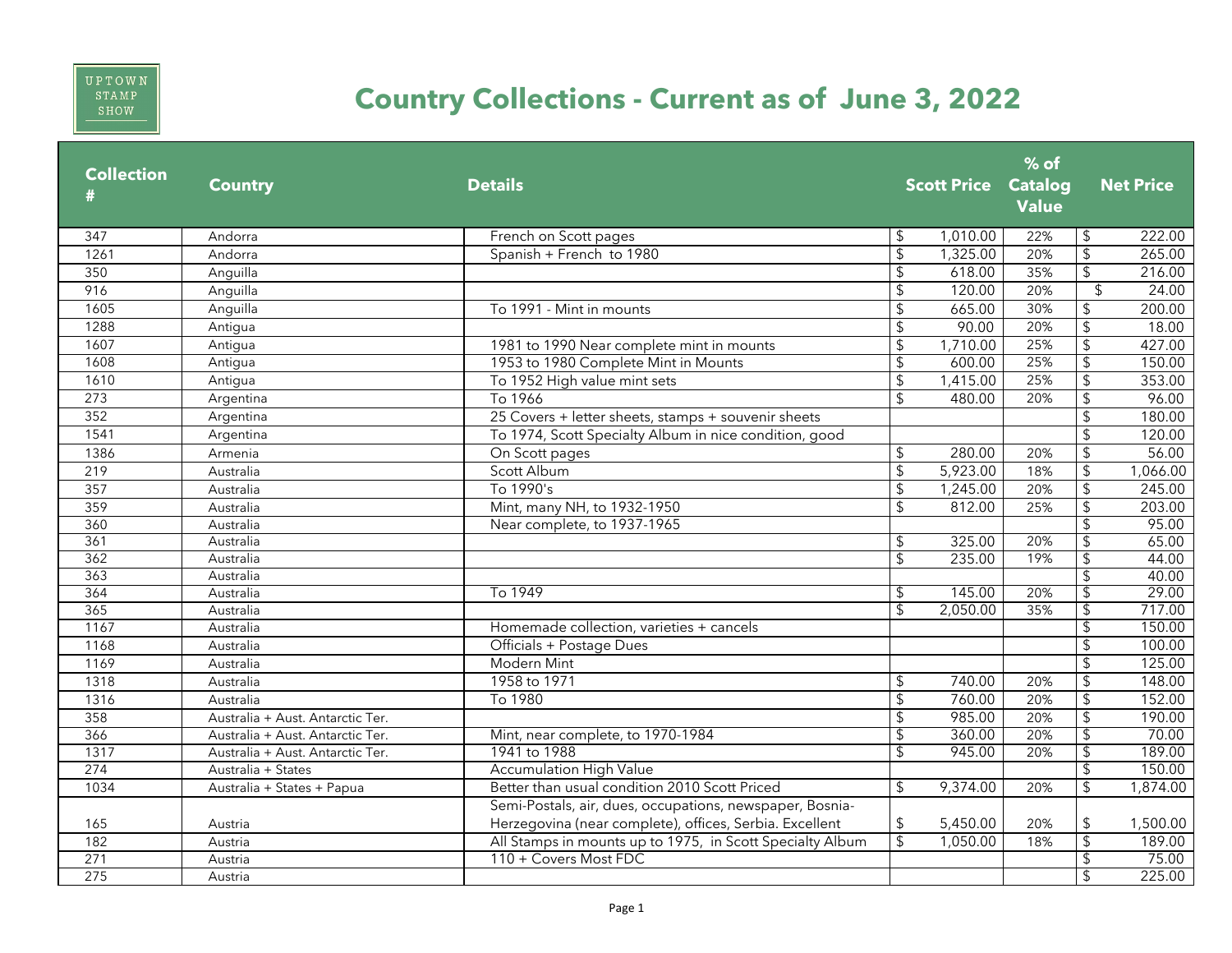| 276              | Austria                        | Mint, 1945-1968 on Scott Hingeless Album                                                                 | \$                       | 1,360.00             | 20% | $\sqrt{2}$                | 340.00           |
|------------------|--------------------------------|----------------------------------------------------------------------------------------------------------|--------------------------|----------------------|-----|---------------------------|------------------|
|                  |                                | Well filled Scott Specialty album including occupations,                                                 |                          |                      |     |                           |                  |
| 279              | Austria                        | Bosnia, etc., to 1986 in Scott Specialty Album                                                           | \$                       | 1,150.00             | 20% | \$                        | 230.00           |
| 283              | Austria                        | All mint, near complete. Lighthouse Hingeless Album Binder                                               |                          |                      |     | $\overline{\mathcal{L}}$  | 185.00           |
|                  |                                | Many perf, paper + color varieties cancels + types,                                                      |                          |                      |     |                           |                  |
| 284              |                                |                                                                                                          |                          |                      | 20% |                           |                  |
| 370              | Austria                        | specialized to 1944 on Lighthouse Hingeless Album<br>Duplicates + Mint not counted + used from 1850-2001 | \$<br>\$                 | 1,850.00<br>2,320.00 | 20% | \$<br>\$                  | 370.00<br>460.00 |
| $\overline{372}$ | Austria                        |                                                                                                          |                          |                      | 18% |                           |                  |
|                  | Austria                        |                                                                                                          | \$                       | 720.00               |     | $\overline{\mathcal{L}}$  | 129.00           |
| 373              | Austria                        | To 1959<br>Used to 1913                                                                                  | \$                       | 725.00<br>340.00     | 16% | \$                        | 116.00           |
| 378              | Austria                        |                                                                                                          | \$                       |                      | 20% | \$                        | 65.00            |
| 932              | Austria                        | Mint, many NH, used not counted, to 1985                                                                 | \$                       | 570.00               | 20% | $\sqrt{2}$                | 114.00           |
| 934              | Austria                        | Semi-Postal Mint                                                                                         | \$                       | 630.00               | 20% | $\overline{\mathfrak{s}}$ | 126.00           |
| 1116             | Austria                        |                                                                                                          | \$                       | 1,150.00             | 18% | \$                        | 205.00           |
| 167              | Austria                        | To 2016, high value back of book + offices, etc. Scott \$2,250                                           | \$                       | 2,250.00             | 17% | $\overline{\$}$           | 380.00           |
| 277              | Austria + Bosnia + Herzegovina | To 1973 in Scott Specialty Album                                                                         |                          | 1,950.00             | 20% | \$                        | 390.00           |
| 379              | Bahamas                        |                                                                                                          | \$                       | 1,372.00             | 35% | \$                        | 480.00           |
| 382              | Bahamas                        | Most used                                                                                                | \$                       | 410.00               | 20% | \$                        | 82.00            |
| 1614             | Bahamas                        | To 1953 (Near complete mint from 1884)                                                                   | \$                       | 2,065.00             | 25% | $\sqrt{2}$                | 575.00           |
| 1615             | Bahamas                        | 1982 to 1989 Complete Mint in Mounts                                                                     | $\overline{\mathcal{E}}$ | 715.00               | 25% | $\overline{\mathcal{E}}$  | 178.00           |
| 1617             | <b>Bahamas</b>                 | 1953 to 1981 Complete Mint in Mounts                                                                     | \$                       | 615.00               | 28% | \$                        | 172.00           |
| 381              | <b>Barbados</b>                |                                                                                                          |                          | 1,586.00             | 19% | $\sqrt{2}$                | 301.00           |
| 383              | <b>Barbados</b>                |                                                                                                          | \$                       | 1,403.00             | 35% | $\overline{\mathfrak{s}}$ | 491.00           |
| 1398             | <b>Barbados</b>                | On Minkus pages                                                                                          | \$                       | 1,020.00             | 20% | \$                        | 200.00           |
| 1609             | <b>Barbados</b>                | 1982 to 1990 Complete Mint in Mounts                                                                     | \$                       | 640.00               | 30% | $\overline{\mathfrak{s}}$ | 192.00           |
| 1613             | <b>Barbados</b>                | To 1952 (complete from 1892 mint in mounts)                                                              | \$                       | 3,010.00             | 25% | $\overline{\mathcal{E}}$  | 750.00           |
| 385              | Bavaria                        | Near complete                                                                                            | \$                       | 3,200.00             | 18% | \$                        | 575.00           |
| 387              | Bavaria                        |                                                                                                          | \$                       | 800.00               | 20% | \$                        | 800.00           |
| 1523             | Bavaria                        | 1920s 4 covers express + registered                                                                      |                          |                      |     | \$                        | 80.00            |
| 101              | Belgium                        | Near complete, sets of \$400                                                                             | S                        | 5,100.00             | 18% | \$                        | 915.00           |
| 198              | Belgium                        | Scott Album                                                                                              | \$                       | 6,375.00             | 15% | $\sqrt{2}$                | 955.00           |
| 285              | Belgium                        | Excellent Collection, to 1955 on Lighthouse Hingeless Album                                              | $\sqrt{2}$               | 6,400.00             | 20% | $\sqrt{2}$                | 1,280.00         |
| 287              | Belgium                        | To 1944 in Scott Album                                                                                   | \$                       | 1,750.00             | 20% | $\sqrt{2}$                | 350.00           |
| 288              | Belgium                        | To 1979                                                                                                  | $\mathsf{\$}$            | 480.00               | 20% | $\sqrt{2}$                | 95.00            |
| 390              | Belgium                        | Included Semi-Postals, Specialized many listed varieties to                                              | \$                       | 3,555.00             | 15% | $\sqrt{2}$                | 530.00           |
|                  |                                |                                                                                                          |                          |                      |     |                           |                  |
| 391              | Belgium                        | Used, many high value sets + singles outstanding collection                                              | $\frac{1}{2}$            | 2,640.00             | 20% | $\sqrt{2}$                | 525.00           |
| 392              | Belgium                        | Many varieties, cancels, etc., very high cat to 1900                                                     |                          |                      |     | $\mathfrak{L}$            | 250.00           |
| 393              | Belgium                        | To 1959                                                                                                  | \$                       | 490.00               | 18% | \$                        | 88.00            |
| 394              | Belgium                        | no semi-postals 1940-1965                                                                                | \$                       | 870.00               | 18% | $\sqrt{2}$                | 156.00           |
| 395              | Belgium                        | Used, regular issues near complete. No charge for covers,                                                | $\sqrt{2}$               | 3,225.00             | 19% | $\sqrt{2}$                | 610.00           |
| 396              | Belgium                        | Most value is in mint semi-postals to 1981                                                               | \$                       | 3,140.00             | 20% | $\mathfrak{L}$            | 628.00           |
| 860              | Belgium                        | Back of Book                                                                                             | \$                       | 415.00               | 20% | \$                        | 83.00            |
| 1025             | Belgium                        | To 1988 Above average condition, most MINT                                                               | $\frac{1}{2}$            | 3,675.00             | 20% | $\sqrt{2}$                | 735.00           |
| 1535             | Belgium                        | To 1944 Hingeless Album Excellent Condition                                                              | \$                       | 2,150.00             | 20% | \$                        | 430.00           |
| 1572             | Belgium                        | 1945-1972 Hingeless Album                                                                                | \$                       | 670.00               | 20% | \$                        | 134.00           |
| 282              | Belgium                        | Extensive Collection + 120 covers. (Stamps 20% + \$4 cover)                                              | $\overline{\mathcal{G}}$ | 2,750.00             |     | $\overline{\mathfrak{s}}$ | 975.00           |
| 280              | Belgium & Belgian Congo        | Mint, to 1961 at Scott Specialty Album                                                                   | \$                       | 875.00               |     | \$                        | 175.00           |
| 281              | Belgium & Colonies             |                                                                                                          | \$                       | 480.00               | 20% | \$                        | 96.00            |
| 102              | Belgium + Colonies             | Scott Brown Repro pages                                                                                  | \$                       | 9,517.00             | 20% | \$                        | 1,900.00         |
|                  |                                |                                                                                                          |                          |                      |     |                           |                  |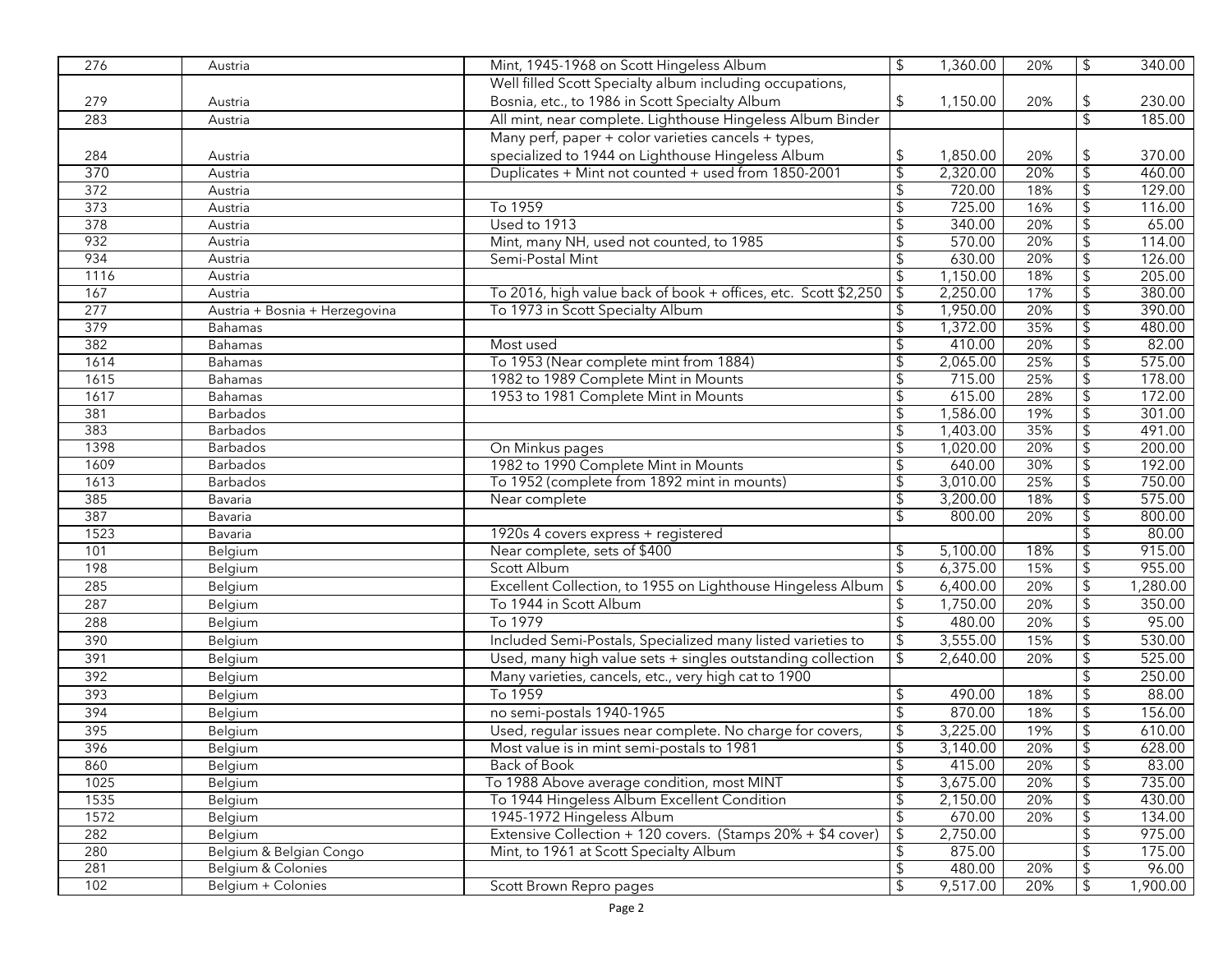| 132  | <b>Belgium Semi-Postals</b>  | Near complete to 1963 includes all sheets + most high value        | $\overline{\phantom{a}}$ | 6,791.00  | 19% | \$                       | 1,290.00 |
|------|------------------------------|--------------------------------------------------------------------|--------------------------|-----------|-----|--------------------------|----------|
| 103  | <b>Belize</b>                | Modern Collections, custom pages                                   | \$                       | 3,882.00  | 35% | \$                       | 1,358.00 |
| 117  | Bermuda                      | Scott pages                                                        | \$                       | 2,260.00  | 19% | \$                       | 429.00   |
| 1286 | Bermuda                      |                                                                    | \$                       | 375.00    | 20% | \$                       | 75.00    |
| 1287 | Bermuda                      | To 1981                                                            | \$                       | 365.00    | 20% | \$                       | 73.00    |
| 1444 | Bermuda                      | Covers in two volumes                                              |                          |           |     | \$                       | 80.00    |
| 1453 | Bermuda                      | 1937 to 1968, Mint                                                 | \$                       | 270.00    | 30% | \$                       | 81.00    |
| 1611 | Bermuda                      | 1953 to 1989 Complete Mint in Mounts                               | \$                       | 865.00    | 28% | \$                       | 242.00   |
| 401  | <b>Bolivia</b>               | C32 Mint, NH sheet of 50 Scott \$175 Hinged. est. value NH         | \$                       | 350.00    | 20% | \$                       | 70.00    |
| 164  | Bosnia + Herzegovina         | Scott Album                                                        | \$                       | 1,535.00  | 20% | \$                       | 307.00   |
| 404  | <b>Brazil</b>                | To 1960s                                                           | \$                       | 775.00    | 20% | $\overline{\mathcal{E}}$ | 155.00   |
| 405  | <b>Brazil</b>                |                                                                    |                          | 460.00    | 20% | \$                       | 92.00    |
| 1388 | <b>Brazil</b>                | To 1981 on Scott pages                                             | \$                       | 1,230.00  | 20% | \$                       | 246.00   |
| 1525 | Brazil                       | To 1970s Mint + Used                                               | \$                       | 1,500.00  | 18% | \$                       | 270.00   |
| 1606 | <b>British America</b>       | Mint NH, Stamps & Souvenir Sheets 1980s & 1990s includes           |                          |           |     | \$                       | 150.00   |
| 213  | <b>British Europe</b>        | From Dave's 75 year estate, in Minkus Album                        |                          |           |     | \$                       | 175.00   |
| 1080 | British Guiana               |                                                                    | \$                       | 650.00    | 20% | \$                       | 170.00   |
| 1454 | <b>British Guiana</b>        | 1935 to 1960s, Mint                                                | \$                       | 234.00    | 30% | \$                       | 70.00    |
| 1455 | <b>British Honduras</b>      | 1891 to 1960s, Mint                                                |                          | 355.00    | 30% | \$                       | 106.00   |
| 151  | <b>Bulgaria</b>              | Near complete To 1964                                              | \$                       | 2,350.00  | 19% | \$                       | 445.00   |
| 169  | <b>Bulgaria</b>              | Includes several high value sets + singles to 1970s on stock       | \$                       | 2,150.00  | 20% | \$                       | 430.00   |
| 410  | <b>Bulgaria</b>              |                                                                    | \$                       | 3,550.00  | 16% | $\sqrt{2}$               | 565.00   |
|      |                              |                                                                    |                          |           |     |                          |          |
| 1190 | <b>Bulgaria</b>              | Trove of 1920's sheets & large blocks very high catalog value      |                          |           |     | \$                       | 250.00   |
| 412  | Cambodia                     |                                                                    | \$                       | 600.00    | 16% | \$                       | 96.00    |
| 104  | Canada                       | Most in mounts to 1980's on Minkus pages                           | $\mathfrak{L}$           | 6,675.00  | 20% | \$                       | 1,335.00 |
| 225  | Canada                       | Most Mint, NH (used not counted), 1952-2005 on Vario pages         | \$                       | 650.00    |     | $\mathfrak{S}$           | 540.00   |
| 290  | Canada                       | Mint NH, Near Complete (face \$166)                                |                          |           |     | $\sqrt{2}$               | 125.00   |
| 415  | Canada                       |                                                                    |                          | 9,259.00  | 15% | $\boldsymbol{\theta}$    | 1,385.00 |
| 909  | Canada                       | Scott Album to 2016                                                | $\mathcal{L}$            | 7,800.00  | 15% | $\sqrt{2}$               | 1,170.00 |
| 1196 | Canada                       | Very specialized study of colors, printings varieties. Catalog     |                          |           |     | \$                       | 375.00   |
| 1221 | Canada                       | Most stamps sound, but only Aug to Fine centering                  | \$                       | 4,800.00  | 9%  | $\sqrt{2}$               | 430.00   |
| 1445 | Canada                       | All Mint                                                           | \$                       | 2,430.00  | 18% | \$                       | 435.00   |
| 1537 | Canada                       | To 1994 Scott Specialty album in excellent condition               | \$                       | 1,170.00  | 20% | \$                       | 340.00   |
| 1546 | Canada                       | Starter Collection in hingeless album complete pages to            |                          |           |     | \$                       | 60.00    |
| 1595 | Canada                       | To 1971 On Lighthouse Hingeless pages, excellent sets, coils,   \$ |                          | 3,600.00  | 20% | $\boldsymbol{\theta}$    | 720.00   |
| 1569 | Canada + BNA                 | Many shades, varieties + cancels, better than usual condition,     |                          | 17,000.00 | 18% | \$                       | 3,000.00 |
| 1585 | Canada + little Newfoundland | To 1990's, Over \$1,500 Scott in better, sound stamps + \$190      |                          |           |     | \$                       | 250.00   |
| 1031 | Canada + Newfoundland        | Primarily mint to 1980 Many High Values (Every stamp               | \$                       | 13,323.00 | 20% | $\sqrt{2}$               | 2,660.00 |
| 1106 | Canada + Provinces           | 2007 Scott Catalog value to 1952, plus extensive MINT 1952         | \$                       | 10,762.00 | 15% | $\sqrt{2}$               | 1,600.00 |
| 423  | Cayman Is.                   |                                                                    | \$                       | 987.00    | 19% | $\sqrt{2}$               | 187.00   |
| 1456 | Cayman Is.                   | 1938 to 1968, Mint + war tax                                       | $\overline{\mathcal{L}}$ | 435.00    | 30% | $\sqrt{2}$               | 130.00   |
| 1409 | Central African Rep.         | Mint, on Scott Specialty pages                                     | \$                       | 360.00    | 20% | \$                       | 72.00    |
| 426  | Chad                         |                                                                    | $\frac{1}{2}$            | 120.00    | 20% | $\mathfrak{S}$           | 24.00    |
|      |                              | To 1949                                                            |                          |           |     |                          |          |
| 427  | Chile                        |                                                                    | $\updownarrow$           | 115.00    | 20% | $\boldsymbol{\theta}$    | 23.00    |
| 428  | Chile                        |                                                                    | $\sqrt[6]{\frac{1}{2}}$  | 680.00    | 20% | $\sqrt{2}$               | 136.00   |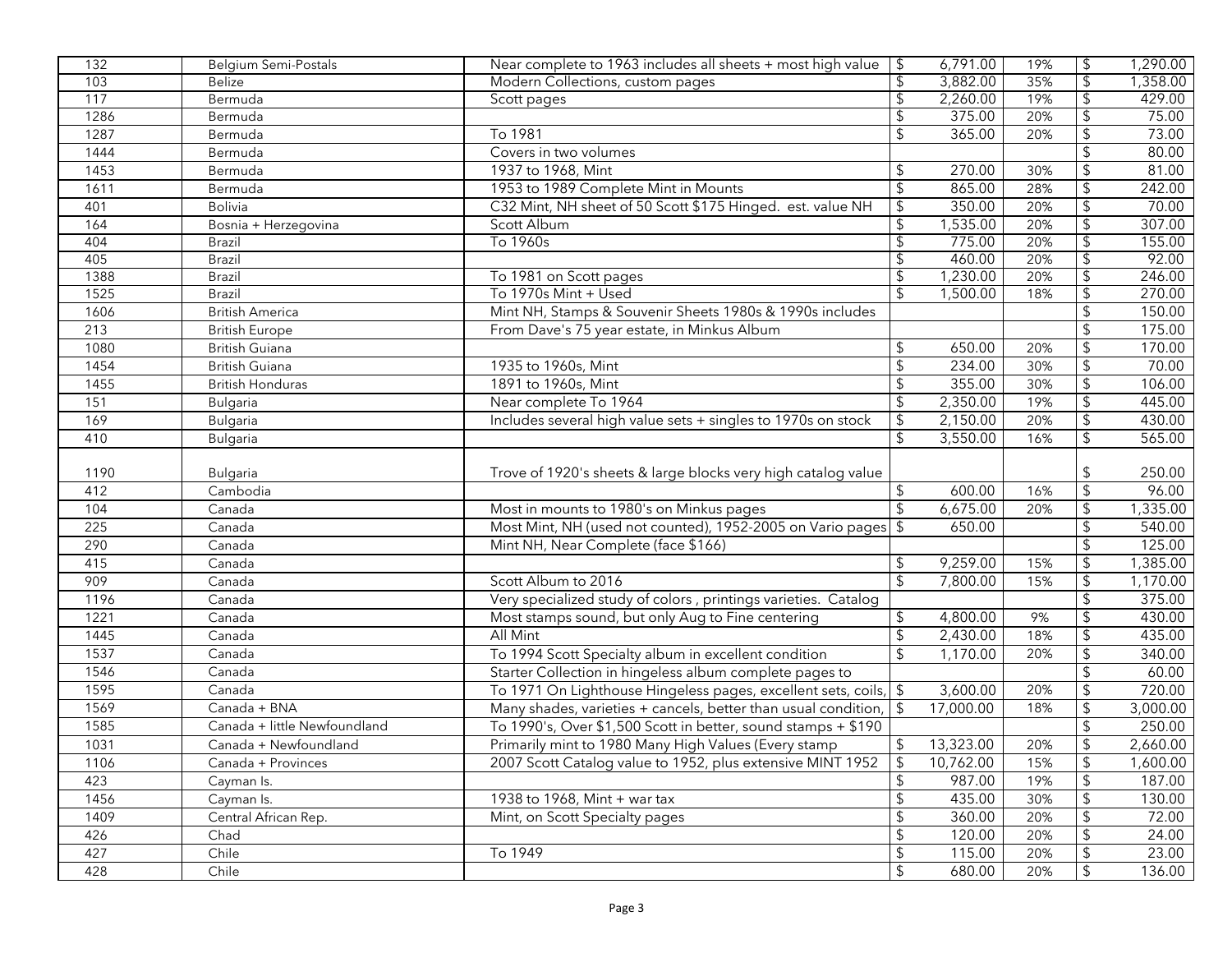| 430  | Chile                                 |                                                               | $\sqrt{2}$               | 375.00   | 18% | \$                        | 67.00  |
|------|---------------------------------------|---------------------------------------------------------------|--------------------------|----------|-----|---------------------------|--------|
| 432  | Chile                                 |                                                               | $\frac{1}{2}$            | 125.00   | 20% | $\sqrt{2}$                | 25.00  |
| 433  | Chile                                 |                                                               | $\mathfrak{D}$           | 180.00   | 20% | $\updownarrow$            | 35.00  |
|      |                                       |                                                               |                          |          |     |                           |        |
| 435  | Chile                                 | To 1948                                                       | \$                       | 160.00   | 20% | $\sqrt{2}$                | 32.00  |
| 1051 | Chile                                 | To 1975, Most Mint                                            |                          |          |     | $\overline{\mathcal{S}}$  | 45.00  |
| 1592 | Chile                                 | To 1974 Scott Specialty Excellent Condition                   | \$                       | 2,500.00 | 20% | $\sqrt{2}$                | 500.00 |
| 1542 | Chili                                 | Pages to 1993, stamps to 1970s. Scott Specialty Album in      | $\overline{\mathcal{L}}$ | 700.00   | 20% | $\overline{\mathcal{E}}$  | 190.00 |
| 230  | China                                 | Each book \$13.50 currently have 6 in stock, 3 blue, 2 green, | \$                       | 27.05    |     | $\sqrt{2}$                | 13.50  |
| 1018 | Churchill Collection                  | Stamps + Covers                                               |                          |          |     | \$                        | 195.00 |
| 1597 | Cilicia                               | French Occupation                                             | \$                       | 950.00   | 20% | $\boldsymbol{\theta}$     | 190.00 |
| 1147 | Columbia                              | Scott Specialty Album 1865 to 1995 Approx. 2,100 stamps       | \$                       | 4,400.00 | 20% | \$                        | 880.00 |
| 1038 | Columbia Specimens                    | 120 Mint NH in strips of four includes #331-338 (Scott        |                          |          |     | $\overline{\mathfrak{s}}$ | 550.00 |
| 446  | Congo                                 |                                                               |                          |          |     | \$                        | 30.00  |
| 1418 | Congo                                 | 1959 to 1972                                                  |                          | 210.00   | 20% | £                         | 42.00  |
| 445  | Congo (French, Belgian + Independent) |                                                               | \$                       | 1,545.00 | 20% | $\overline{\mathcal{E}}$  | 309.00 |
| 448  | Cook Islands                          |                                                               | \$                       | 1,905.00 | 35% | $\sqrt{2}$                | 666.00 |
| 1250 | Cook Islands                          | Mint 1944 to 1988                                             | \$                       | 650.00   | 20% | \$                        | 130.00 |
| 1400 | Cook Islands                          | On Minkus pages                                               | \$                       | 350.00   | 20% | \$                        | 70.00  |
| 321  | Cuba                                  | Starter collection                                            |                          |          |     | $\sqrt{2}$                | 50.00  |
| 1141 | Cuba                                  | <b>Scott Specialty Album</b>                                  |                          |          |     | $\sqrt{2}$                | 95.00  |
| 1333 | Cuba                                  | Revenue Stamps Spanish Republic Accumulation 500              |                          |          |     | $\frac{1}{2}$             | 460.00 |
| 1335 | Cuba                                  | Police Tax Revenue Stamps 40 Stamps from 1800's, Chic's       |                          |          |     | $\sqrt{2}$                | 75.00  |
| 1403 | Cyprus + Turkish N.                   | Stock book                                                    |                          |          |     | $\frac{1}{2}$             | 340.00 |
| 153  | Czechoslovakia                        | Very complete Scott specialty album                           | \$                       | 675.00   | 20% | \$                        | 135.00 |
| 162  | Czechoslovakia                        | Scott Album                                                   | $\overline{\$}$          | 2,008.00 | 15% | $\overline{\mathfrak{s}}$ | 300.00 |
| 957  | Czechoslovakia                        | 1958-1969 Mint, Most NH (used not counted)                    | \$                       | 585.00   | 20% | \$                        | 117.00 |
| 988  | Czechoslovakia                        | Most used                                                     | \$                       | 1,400.00 | 20% | \$                        | 280.00 |
| 1425 | Dahomey                               |                                                               | \$                       | 190.00   | 20% | $\overline{\mathfrak{s}}$ | 38.00  |
| 119  | Denmark                               | Scott pages                                                   | \$                       | 6,256.00 | 19% | $\overline{\mathfrak{s}}$ | 938.00 |
| 462  | Denmark                               | Near complete, includes high values, 1902-1940                | \$                       | 2,953.00 | 18% | $\sqrt{2}$                | 530.00 |
| 463  | Denmark                               |                                                               | $\overline{\mathcal{E}}$ | 620.00   | 20% | $\overline{\mathcal{E}}$  | 124.00 |
| 464  | Denmark                               | Complete, to 1961 Scott Specialty Pages                       | \$                       | 150.00   | 20% | \$                        | 30.00  |
| 466  | Denmark                               | To 1940                                                       |                          |          |     | \$                        | 200.00 |
| 467  | Denmark                               | 1901 to 1920                                                  | \$                       | 375.00   | 20% | $\overline{\mathfrak{s}}$ | 75.00  |
| 468  | Denmark                               | Most used, to 1970s                                           | \$                       | 340.00   | 18% | $\sqrt{2}$                | 60.00  |
| 469  | Denmark                               | To 1998                                                       | \$                       | 450.00   | 20% | $\overline{\mathcal{E}}$  | 85.00  |
| 470  | Denmark                               | 1859-1973                                                     | \$                       | 400.00   | 20% | $\overline{\$}$           | 80.00  |
| 471  | Denmark                               |                                                               | \$                       | 1,237.00 | 20% | $\overline{\mathfrak{s}}$ | 247.00 |
| 472  | Denmark                               |                                                               | ፍ                        | 990.00   | 18% | $\overline{\mathcal{L}}$  | 178.00 |
| 1030 | Denmark                               |                                                               | \$                       | 3,063.00 | 10% | $\sqrt{2}$                | 300.00 |
| 1114 | Denmark                               |                                                               | $\overline{\mathcal{S}}$ | 1,600.00 | 18% | \$                        | 288.00 |
| 461  | Denmark + DWI                         | Used, near complete, lovely collection hard To compile used,  | \$                       | 3,250.00 | 20% | $\overline{\mathfrak{s}}$ | 650.00 |
| 1189 | Dominica Republic                     | 1958 Olympic Sheets 501 +504: C1061 108, \$20 Scott each      |                          |          |     | \$                        | 50.00  |
| 479  | Ecuador                               | With 3 covers                                                 |                          |          |     | $\overline{\mathfrak{s}}$ | 30.00  |
| 907  | Ecuador                               | Scott Album                                                   | \$                       | 3,110.00 | 19% | $\overline{\mathfrak{s}}$ | 590.00 |
| 247  | Egypt                                 | Scott Album                                                   | \$                       | 4,225.00 |     | \$                        | 760.00 |
| 480  | Egypt                                 |                                                               | \$                       | 760.00   | 20% | \$                        | 152.00 |
|      |                                       |                                                               |                          |          |     |                           |        |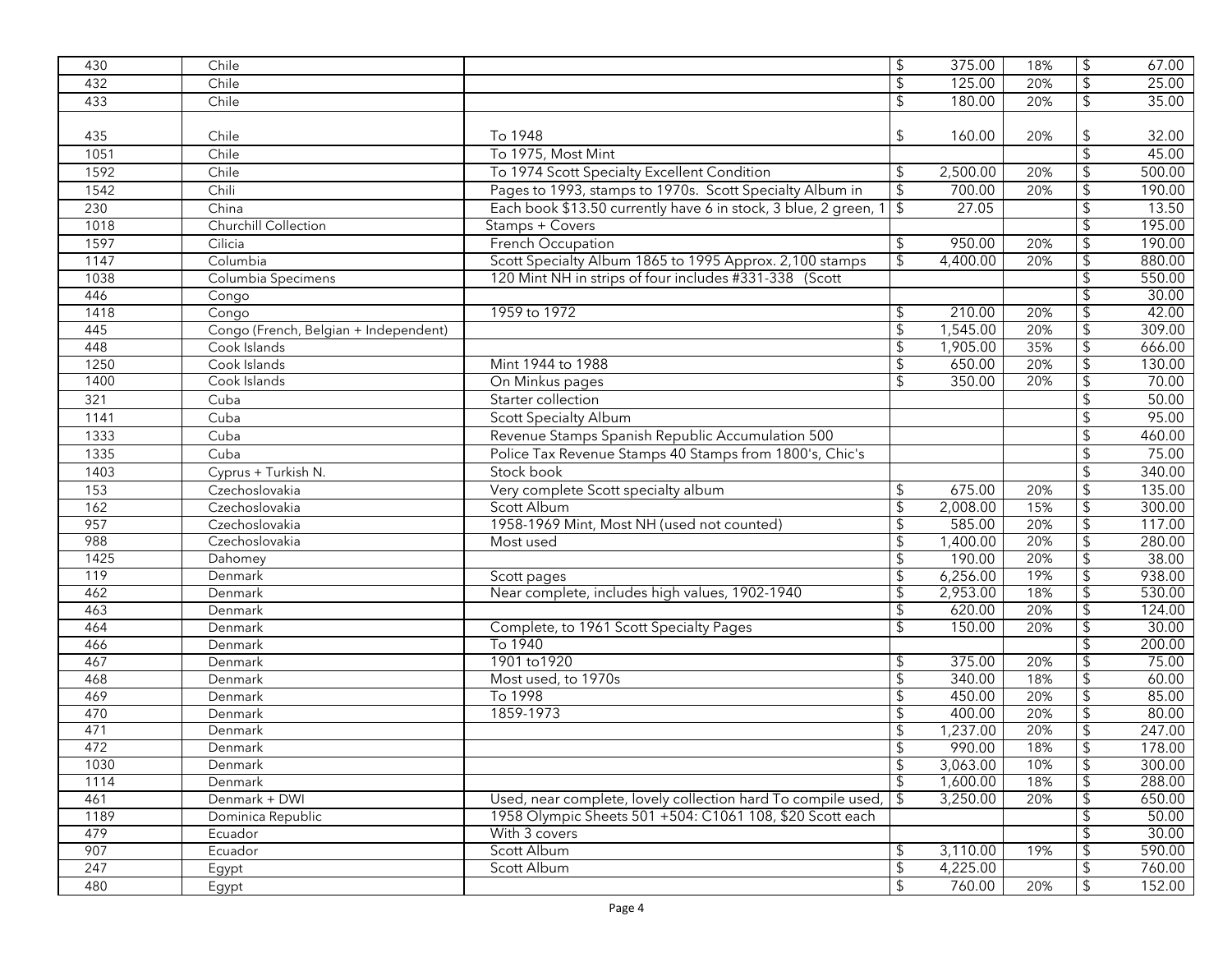| 160              | Europa                              | To 1979, in Lighthouse Hingeless Album                       | $\sqrt[6]{\frac{1}{2}}$   | 1,950.00 | 24% | $\sqrt{2}$                | 468.00          |
|------------------|-------------------------------------|--------------------------------------------------------------|---------------------------|----------|-----|---------------------------|-----------------|
| 1598             | <b>Falkland Island Dependencies</b> |                                                              | $\sqrt{2}$                | 100.00   |     | $\sqrt[6]{\frac{1}{2}}$   | 30.00           |
| 1528             | Faroe Island                        | Mint                                                         | \$                        | 495.00   | 30% | $\overline{\mathbf{e}}$   | 148.00          |
| 1268             | Fiji                                | 1940 to 1988 Mint Near Complete                              | $\sqrt{2}$                | 740.00   | 20% | $\overline{\mathbf{G}}$   | 145.00          |
| 489              | Finland                             | Most used, near complete, 1930-1963                          | $\boldsymbol{\mathsf{S}}$ | 669.00   | 20% | $\updownarrow$            | 133.00          |
| 1397             | Finland                             | Mint, 1941-1975                                              | \$                        | 1,265.00 | 20% | $\overline{\mathbf{G}}$   | 250.00          |
| 1198             | Finland / Sweden                    | Finland to 1972 / Sweden to 1970 Extensive Mint + Used       | $\sqrt{2}$                | 4,500.00 | 20% | $\overline{\mathbf{G}}$   | 900.00          |
| 105              | France                              | Over \$5,000 Scott Not Count)                                | \$                        | 5,400.00 | 18% | $\overline{\mathbf{G}}$   | 970.00          |
| 295              | France                              | NH, LH, + used, to 1994                                      | $\sqrt{2}$                | 1,875.00 | 20% | $\updownarrow$            | 375.00          |
| 490              | France                              | Mint, Most NH (used not counted), 1900-1959                  | $\boldsymbol{\mathsf{S}}$ | 1,425.00 | 20% | $\boldsymbol{\mathsf{L}}$ | 285.00          |
| 497              | France                              | Only Mint Counted, 1927-1983                                 | $\mathfrak{L}$            | 1,150.00 | 20% | $\overline{\mathcal{E}}$  | 230.00          |
| 498              | France                              | Semi-Official Airmail, La Baule Aviation Meeting Sept. 2-11, |                           |          |     | \$                        | 650.00          |
| 499              | France                              | Semi-Official Airmail Rouen Aviation Meeting, Sept. 2-3,     |                           |          |     | $\overline{\mathcal{G}}$  | 600.00          |
| 981              | France                              | To 1961                                                      | \$                        | 2,900.00 | 20% | $\overline{\mathcal{G}}$  | 575.00          |
| 982              | France                              | To 1950                                                      | \$                        | 4,262.00 | 20% | $\overline{\mathfrak{s}}$ | 850.00          |
| 1160             | France                              | To 1944 (extensive) Including occupations + offices          | \$                        | 3,800.00 | 20% | $\overline{\mathcal{L}}$  | 760.00          |
| 1478             | France                              | 1954 to 1970 Hingeless Album                                 | \$                        | 1,170.00 | 20% | $\overline{\mathcal{L}}$  | 234.00          |
| 1487             | France                              | Outstanding Collection to 1970s. Many NH sets, semi postal,  | $\overline{\phantom{a}}$  | 450.00   | 20% | $\overline{\mathfrak{s}}$ | 900.00          |
| 1590             | France                              | To 1953 Schaubek Hingeless Album in excellent condition -    |                           |          |     | $\sqrt{2}$                | 200.00          |
| $\overline{149}$ | France + Colonies                   | To 2000 Minkus Album                                         | \$                        | 2,150.00 | 15% | $\overline{\mathcal{L}}$  | 320.00          |
| 168              | France& Austria                     | Very high value classic, most used on stock sheets           |                           |          |     | $\overline{\mathcal{L}}$  | 295.00          |
| 1430             | French Antarctic FSAT               | Mint NH 2000 to 2005                                         | \$                        | 462.00   | 35% | $\overline{\mathcal{L}}$  | 161.00          |
| 1148             | French Colonies M+N Countries       | Very Good Fr. Morocco, Martinique, Mauritania, Memel and     | $\sqrt{2}$                | 2,750.00 | 20% | $\overline{\mathfrak{s}}$ | 550.00          |
| 1363             | French Morocco                      |                                                              | $\mathfrak{L}$            | 990.00   | 20% | $\overline{\mathcal{G}}$  | 198.00          |
| 496              | French Post Offices                 | Study & precancel collection                                 |                           |          |     | $\overline{\mathbf{G}}$   | 400.00          |
| 1234             | Gabon                               | Mint (used not counted)                                      | \$                        | 1,220.00 | 20% | $\updownarrow$            | 244.00          |
| 502              | Gambia                              |                                                              | \$                        | 1,697.00 | 35% | $\updownarrow$            | 593.00          |
| 1524             | German                              | Covers WWI Feldpost 4 different                              |                           |          |     | $\updownarrow$            | 80.00           |
| 1566             | Occupation                          | Mint (sheets cancelled) Near complete high values included,  | $\sqrt{2}$                | 2,500.00 | 18% | \$                        | 450.00          |
| 511              | German Offices                      | Accumulation                                                 | $\sqrt{2}$                | 228.00   | 18% | $\updownarrow$            | 41.00           |
| 1548             | German Offices                      | China, Morocco,+ Turkish Mint                                | $\mathsf{\$}$             | 2,800.00 | 30% | $$\mathfrak{s}$$          | 840.00          |
| 1209             | German States                       | Hannover Covers 1817 to 1832 Five excellent covers + postal  |                           |          |     | $\overline{\mathbf{G}}$   | 1,800.00        |
| 107              | Germany                             | To 1950, on Scott Brown Repro pages                          | \$                        | 5,600.00 | 20% | $\boldsymbol{\mathsf{L}}$ | 1,120.00        |
| 108              | Germany                             | Including Semi postal, Airmail, Occupations, very near       | $\sqrt{2}$                | 4,900.00 | 19% | $\updownarrow$            | 931.00          |
| 262              | Germany                             | Two Scott Hingeless volumes, good conditions, most used-     | $\overline{\mathcal{L}}$  | 2,350.00 | 19% | $\overline{\mathcal{G}}$  | 445.00          |
| 299              | Germany                             | All mint, two Schaubek volumes like-new (hingeless album)    | \$                        | 810.00   | 30% | $\overline{\mathfrak{s}}$ | 243.00          |
| 303              | Germany                             | <b>Excellent starter collections</b>                         |                           |          |     | $\overline{\mathcal{L}}$  | 295.00          |
| 513              | Germany                             | Most value is in used to 1971                                | \$                        | 1,350.00 | 20% | \$                        | 270.00          |
| 1369             | Germany                             | Includes occupations                                         | $\sqrt{2}$                | 1,695.00 | 20% | $\overline{\mathfrak{s}}$ | 337.00          |
| 1371             | Germany                             | Semi-Postal + Airmail                                        | \$                        | 960.00   | 20% | $\sqrt{2}$                | 192.00          |
| 1526             | Germany                             | Berlin Complete Country (less one set) Mint                  | $\mathfrak{L}$            | 2,160.00 | 25% | $\mathsf{\$}$             | 540.00          |
|                  |                                     | Starter Collection, Scott Specialty Album in excellent       |                           |          |     |                           |                 |
| 1574<br>304      | Germany<br>Germany & Saar           | condition.                                                   | \$                        | 2,500.00 |     | \$<br>\$                  | 50.00<br>480.00 |
| 307              | Germany (Federal Republic + Berlin) | Lovely, well filled, 1949-1987, Scott Specialty Album        | \$                        | 665.00   | 20% | \$                        | 133.00          |
|                  |                                     |                                                              |                           |          |     |                           |                 |
| 308              | Germany + Occupations + Berlin      |                                                              |                           |          |     | \$                        | 375.00          |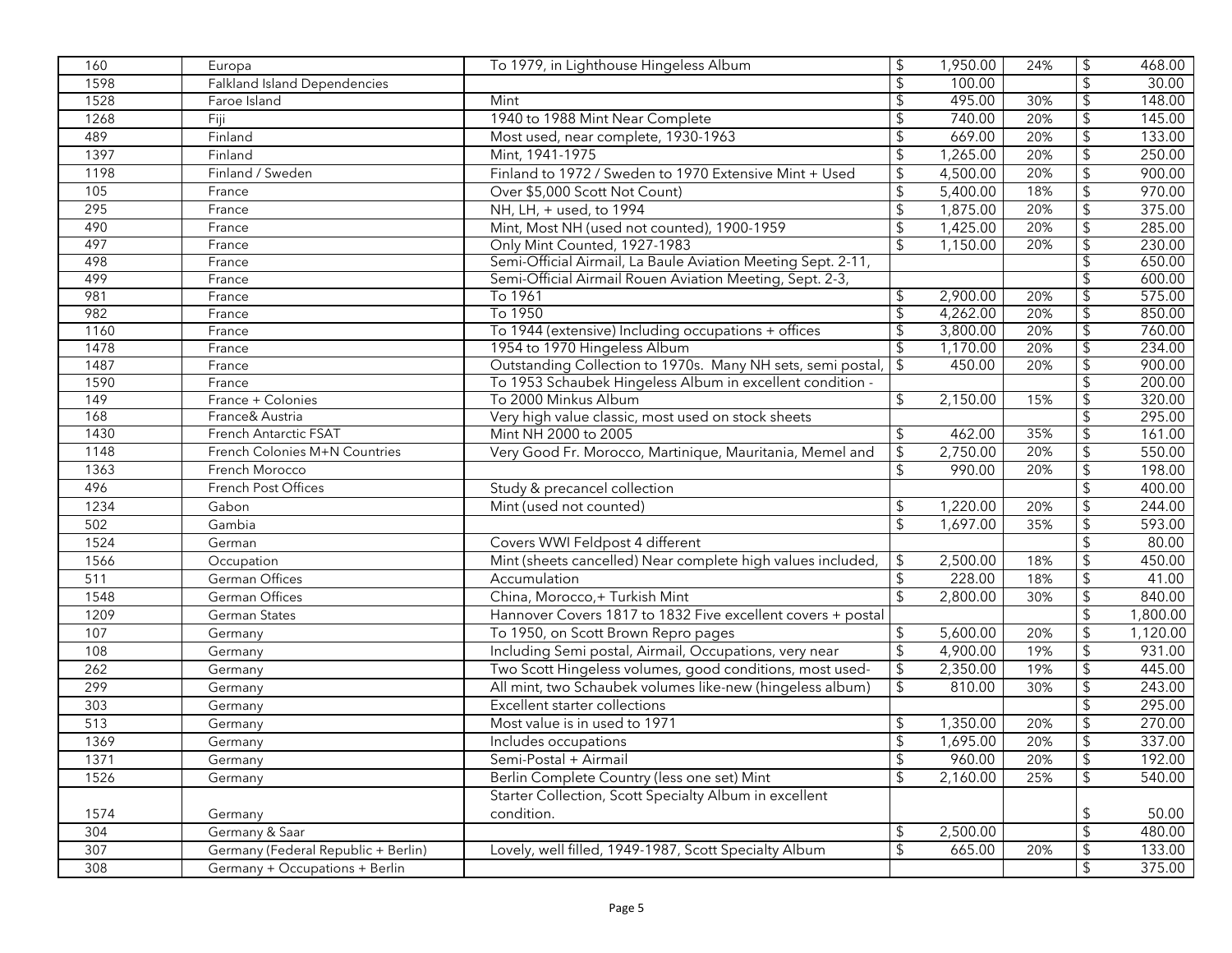| $\mathfrak{L}$<br>1948-1953<br>$\boldsymbol{\theta}$<br>875.00<br>1368<br>Germany Berlin<br>20%<br>$\sqrt{2}$<br>264<br>Germany Dem. Rep.<br>Four hingeless custom album volumes in excellent condition,<br>1945 to 1980<br>1,700.00<br>$\sqrt{2}$<br>1370<br>Germany Occupations<br>\$<br>20%<br>Min<br>$\sqrt{2}$<br>2,700.00<br>$\sqrt{2}$<br>1568<br>Germany Thurn + Taxis<br>20%<br>523<br>310.00<br>20%<br>62.00<br>Ghana<br>Mint, most NH<br>\$<br>\$<br>958<br>\$<br>325.00<br>Gibraltar<br>First Day Covers 1965-1994 140 different on hingeless pages<br>Gibraltar<br>1937 to 1972<br>\$<br>20%<br>\$<br>80.00<br>1290<br>400.00<br>48 page / 3 frame exhibit, custom album<br>$\sqrt{2}$<br>180<br>Gilbert & Sullivan<br>180.00<br>109<br>Used To 1990s very complete, many high value stamps hard<br>$\sqrt{2}$<br>810.00<br><b>Great Britain</b><br>4,500.00<br>18%<br>\$<br>4,195.00<br>839.00<br>110<br>To 1950, on Scott Brown Repro pages<br>\$<br>20%<br>\$<br><b>Great Britain</b><br>32,000.00<br>18%<br>$\overline{\mathfrak{s}}$<br>5,795.00<br>111<br>Great Britain<br>Many high values, plates, color varieties<br>\$<br>#20 complete plate of 240 - basic stamps 1857<br>2,760.00<br>690.00<br>531<br><b>Great Britain</b><br>\$<br>25%<br>\$<br>125.00<br>1035<br>50 covers 1965-1971<br><b>Great Britain</b><br>Specialized Used Collection 1902 to 1951, Many High Values<br>180.00<br>1117<br><b>Great Britain</b><br>1203<br>Life Insurance Revenue Collection 1853-1869<br>495.00<br><b>Great Britain</b><br>475.00<br>1265<br>2,650.00<br><b>Great Britain</b><br>To 1964 in nice Schaubek Album<br>\$<br>18%<br>\$<br>29,000.00<br>$\overline{\mathfrak{s}}$<br>4,900.00<br>1300<br>Specialized to 1934<br>\$<br>17%<br><b>Great Britain</b><br>#3 28 VF-XF All numeral Cancels (\$24.00 each)<br>672.00<br>$\overline{\mathcal{E}}$<br>1301<br>\$<br>100.00<br><b>Great Britain</b><br>12 Days of Christmas FDCs<br>20.00<br>1482<br><b>Great Britain</b><br>1,130.00<br>$\overline{122}$<br>Scott pages<br>6,300.00<br>18%<br>\$<br>Greece<br>\$<br>Mint (used not counted) to 2000s on Vario pages<br>1,370.00<br>20%<br>274.00<br>224<br>\$<br>Greece<br>89.00<br>532<br>Used to 1990s<br>445.00<br>20%<br>Greece<br>\$<br>534<br>45.00<br>\$<br>Greece<br>To 1950<br>2,935.00<br>$\sqrt{2}$<br>587.00<br>535<br>\$<br>20%<br>Greece<br>Mint, mounted in 1957 UPU Presentation Book<br>975.00<br>$\sqrt{2}$<br>243.00<br>536<br>\$<br>25%<br>Greece<br>1,475.00<br>$\sqrt{2}$<br>295.00<br>537<br>\$<br>20%<br>Greece<br>1,370.00<br>From Cherrystone "Beville" Collection<br>$\sqrt{2}$<br>\$<br>274.00<br>538<br>20%<br>Greece<br>2,775.00<br>\$<br>555.00<br>539<br>20%<br>\$<br>Greece<br>To 1974 in Scott Specialty Album<br>$\overline{\mathcal{E}}$<br>235.00<br>259<br>\$<br>1,175.00<br>20%<br>Greece + Crete<br>312<br>Mint complete, 1964-1999<br>22%<br>1,220.00<br>\$<br>268.00<br>Greece + Crete<br>\$<br>700.00<br>135.00<br>209<br>\$<br>20%<br>Greece + Related Areas<br>Minkus pages<br>540<br>20%<br>155.00<br>Grenada<br>\$<br>779.00<br>\$<br>544<br>Grenada<br>43.00<br>28 Air Mail Covers 1927-1928 Includes Lindbergh flown on<br>1,200.00<br>993<br>Haiti<br>290.00<br>1179<br>Haiti<br>to 1965, many imperfs, proofs, + misprints<br>\$<br>552<br>65 Covers, 8 Mint Postal Cards, Many High Values: Censored,<br>\$<br>1,200.00<br>Honduras<br>113<br>$\sqrt{2}$<br>\$<br>4,014.00<br>42%<br>1,685.00<br>Scott pages<br>Hong Kong<br>$\overline{\mathbf{G}}$<br>750.00<br>311<br>Stamps, souvenir sheets, occupations +150 Covers<br>Hungary<br>$\sqrt{2}$<br>2,350.00<br>1192<br>Very good air mail + occupations some new Scott material<br>\$<br>20%<br>Hungary<br>2,350.00<br>559<br>$\mathfrak{F}$<br>18%<br>\$<br>Iceland<br>1484<br>\$<br>Iceland<br>8 Different First Day Covers<br>Scott Album<br>161<br>India<br>3,649.00<br>18%<br>S<br>560<br>Used stamps, sheets, states + 28 covers<br>$\sqrt{2}$<br>India<br>Telegraph Collection 1890s to 1920s<br>\$<br>1226<br>India<br>$\overline{\mathcal{G}}$<br>1332<br><b>Feudatory States</b><br>India | 300 | Germany + Offices + States + Colonies | Scott Album | \$<br>14,626.00 | 10% | $\boldsymbol{\theta}$ | 1,460.00 |
|-------------------------------------------------------------------------------------------------------------------------------------------------------------------------------------------------------------------------------------------------------------------------------------------------------------------------------------------------------------------------------------------------------------------------------------------------------------------------------------------------------------------------------------------------------------------------------------------------------------------------------------------------------------------------------------------------------------------------------------------------------------------------------------------------------------------------------------------------------------------------------------------------------------------------------------------------------------------------------------------------------------------------------------------------------------------------------------------------------------------------------------------------------------------------------------------------------------------------------------------------------------------------------------------------------------------------------------------------------------------------------------------------------------------------------------------------------------------------------------------------------------------------------------------------------------------------------------------------------------------------------------------------------------------------------------------------------------------------------------------------------------------------------------------------------------------------------------------------------------------------------------------------------------------------------------------------------------------------------------------------------------------------------------------------------------------------------------------------------------------------------------------------------------------------------------------------------------------------------------------------------------------------------------------------------------------------------------------------------------------------------------------------------------------------------------------------------------------------------------------------------------------------------------------------------------------------------------------------------------------------------------------------------------------------------------------------------------------------------------------------------------------------------------------------------------------------------------------------------------------------------------------------------------------------------------------------------------------------------------------------------------------------------------------------------------------------------------------------------------------------------------------------------------------------------------------------------------------------------------------------------------------------------------------------------------------------------------------------------------------------------------------------------------------------------------------------------------------------------------------------------------------------------------------------------------------------------------------------------------------------------------------------------------------------------------------------------------------------------------------------------------------------------------------------------------------------------------------------------------------------------------------------------------------------------------------------------------------------------------------------------------------------------------------------------------------------------------------------------------------------------|-----|---------------------------------------|-------------|-----------------|-----|-----------------------|----------|
|                                                                                                                                                                                                                                                                                                                                                                                                                                                                                                                                                                                                                                                                                                                                                                                                                                                                                                                                                                                                                                                                                                                                                                                                                                                                                                                                                                                                                                                                                                                                                                                                                                                                                                                                                                                                                                                                                                                                                                                                                                                                                                                                                                                                                                                                                                                                                                                                                                                                                                                                                                                                                                                                                                                                                                                                                                                                                                                                                                                                                                                                                                                                                                                                                                                                                                                                                                                                                                                                                                                                                                                                                                                                                                                                                                                                                                                                                                                                                                                                                                                                                                                               |     |                                       |             |                 |     |                       | 175.00   |
|                                                                                                                                                                                                                                                                                                                                                                                                                                                                                                                                                                                                                                                                                                                                                                                                                                                                                                                                                                                                                                                                                                                                                                                                                                                                                                                                                                                                                                                                                                                                                                                                                                                                                                                                                                                                                                                                                                                                                                                                                                                                                                                                                                                                                                                                                                                                                                                                                                                                                                                                                                                                                                                                                                                                                                                                                                                                                                                                                                                                                                                                                                                                                                                                                                                                                                                                                                                                                                                                                                                                                                                                                                                                                                                                                                                                                                                                                                                                                                                                                                                                                                                               |     |                                       |             |                 |     |                       | 395.00   |
|                                                                                                                                                                                                                                                                                                                                                                                                                                                                                                                                                                                                                                                                                                                                                                                                                                                                                                                                                                                                                                                                                                                                                                                                                                                                                                                                                                                                                                                                                                                                                                                                                                                                                                                                                                                                                                                                                                                                                                                                                                                                                                                                                                                                                                                                                                                                                                                                                                                                                                                                                                                                                                                                                                                                                                                                                                                                                                                                                                                                                                                                                                                                                                                                                                                                                                                                                                                                                                                                                                                                                                                                                                                                                                                                                                                                                                                                                                                                                                                                                                                                                                                               |     |                                       |             |                 |     |                       | 340.00   |
|                                                                                                                                                                                                                                                                                                                                                                                                                                                                                                                                                                                                                                                                                                                                                                                                                                                                                                                                                                                                                                                                                                                                                                                                                                                                                                                                                                                                                                                                                                                                                                                                                                                                                                                                                                                                                                                                                                                                                                                                                                                                                                                                                                                                                                                                                                                                                                                                                                                                                                                                                                                                                                                                                                                                                                                                                                                                                                                                                                                                                                                                                                                                                                                                                                                                                                                                                                                                                                                                                                                                                                                                                                                                                                                                                                                                                                                                                                                                                                                                                                                                                                                               |     |                                       |             |                 |     |                       | 540.00   |
|                                                                                                                                                                                                                                                                                                                                                                                                                                                                                                                                                                                                                                                                                                                                                                                                                                                                                                                                                                                                                                                                                                                                                                                                                                                                                                                                                                                                                                                                                                                                                                                                                                                                                                                                                                                                                                                                                                                                                                                                                                                                                                                                                                                                                                                                                                                                                                                                                                                                                                                                                                                                                                                                                                                                                                                                                                                                                                                                                                                                                                                                                                                                                                                                                                                                                                                                                                                                                                                                                                                                                                                                                                                                                                                                                                                                                                                                                                                                                                                                                                                                                                                               |     |                                       |             |                 |     |                       |          |
|                                                                                                                                                                                                                                                                                                                                                                                                                                                                                                                                                                                                                                                                                                                                                                                                                                                                                                                                                                                                                                                                                                                                                                                                                                                                                                                                                                                                                                                                                                                                                                                                                                                                                                                                                                                                                                                                                                                                                                                                                                                                                                                                                                                                                                                                                                                                                                                                                                                                                                                                                                                                                                                                                                                                                                                                                                                                                                                                                                                                                                                                                                                                                                                                                                                                                                                                                                                                                                                                                                                                                                                                                                                                                                                                                                                                                                                                                                                                                                                                                                                                                                                               |     |                                       |             |                 |     |                       |          |
|                                                                                                                                                                                                                                                                                                                                                                                                                                                                                                                                                                                                                                                                                                                                                                                                                                                                                                                                                                                                                                                                                                                                                                                                                                                                                                                                                                                                                                                                                                                                                                                                                                                                                                                                                                                                                                                                                                                                                                                                                                                                                                                                                                                                                                                                                                                                                                                                                                                                                                                                                                                                                                                                                                                                                                                                                                                                                                                                                                                                                                                                                                                                                                                                                                                                                                                                                                                                                                                                                                                                                                                                                                                                                                                                                                                                                                                                                                                                                                                                                                                                                                                               |     |                                       |             |                 |     |                       |          |
|                                                                                                                                                                                                                                                                                                                                                                                                                                                                                                                                                                                                                                                                                                                                                                                                                                                                                                                                                                                                                                                                                                                                                                                                                                                                                                                                                                                                                                                                                                                                                                                                                                                                                                                                                                                                                                                                                                                                                                                                                                                                                                                                                                                                                                                                                                                                                                                                                                                                                                                                                                                                                                                                                                                                                                                                                                                                                                                                                                                                                                                                                                                                                                                                                                                                                                                                                                                                                                                                                                                                                                                                                                                                                                                                                                                                                                                                                                                                                                                                                                                                                                                               |     |                                       |             |                 |     |                       |          |
|                                                                                                                                                                                                                                                                                                                                                                                                                                                                                                                                                                                                                                                                                                                                                                                                                                                                                                                                                                                                                                                                                                                                                                                                                                                                                                                                                                                                                                                                                                                                                                                                                                                                                                                                                                                                                                                                                                                                                                                                                                                                                                                                                                                                                                                                                                                                                                                                                                                                                                                                                                                                                                                                                                                                                                                                                                                                                                                                                                                                                                                                                                                                                                                                                                                                                                                                                                                                                                                                                                                                                                                                                                                                                                                                                                                                                                                                                                                                                                                                                                                                                                                               |     |                                       |             |                 |     |                       |          |
|                                                                                                                                                                                                                                                                                                                                                                                                                                                                                                                                                                                                                                                                                                                                                                                                                                                                                                                                                                                                                                                                                                                                                                                                                                                                                                                                                                                                                                                                                                                                                                                                                                                                                                                                                                                                                                                                                                                                                                                                                                                                                                                                                                                                                                                                                                                                                                                                                                                                                                                                                                                                                                                                                                                                                                                                                                                                                                                                                                                                                                                                                                                                                                                                                                                                                                                                                                                                                                                                                                                                                                                                                                                                                                                                                                                                                                                                                                                                                                                                                                                                                                                               |     |                                       |             |                 |     |                       |          |
|                                                                                                                                                                                                                                                                                                                                                                                                                                                                                                                                                                                                                                                                                                                                                                                                                                                                                                                                                                                                                                                                                                                                                                                                                                                                                                                                                                                                                                                                                                                                                                                                                                                                                                                                                                                                                                                                                                                                                                                                                                                                                                                                                                                                                                                                                                                                                                                                                                                                                                                                                                                                                                                                                                                                                                                                                                                                                                                                                                                                                                                                                                                                                                                                                                                                                                                                                                                                                                                                                                                                                                                                                                                                                                                                                                                                                                                                                                                                                                                                                                                                                                                               |     |                                       |             |                 |     |                       |          |
|                                                                                                                                                                                                                                                                                                                                                                                                                                                                                                                                                                                                                                                                                                                                                                                                                                                                                                                                                                                                                                                                                                                                                                                                                                                                                                                                                                                                                                                                                                                                                                                                                                                                                                                                                                                                                                                                                                                                                                                                                                                                                                                                                                                                                                                                                                                                                                                                                                                                                                                                                                                                                                                                                                                                                                                                                                                                                                                                                                                                                                                                                                                                                                                                                                                                                                                                                                                                                                                                                                                                                                                                                                                                                                                                                                                                                                                                                                                                                                                                                                                                                                                               |     |                                       |             |                 |     |                       |          |
|                                                                                                                                                                                                                                                                                                                                                                                                                                                                                                                                                                                                                                                                                                                                                                                                                                                                                                                                                                                                                                                                                                                                                                                                                                                                                                                                                                                                                                                                                                                                                                                                                                                                                                                                                                                                                                                                                                                                                                                                                                                                                                                                                                                                                                                                                                                                                                                                                                                                                                                                                                                                                                                                                                                                                                                                                                                                                                                                                                                                                                                                                                                                                                                                                                                                                                                                                                                                                                                                                                                                                                                                                                                                                                                                                                                                                                                                                                                                                                                                                                                                                                                               |     |                                       |             |                 |     |                       |          |
|                                                                                                                                                                                                                                                                                                                                                                                                                                                                                                                                                                                                                                                                                                                                                                                                                                                                                                                                                                                                                                                                                                                                                                                                                                                                                                                                                                                                                                                                                                                                                                                                                                                                                                                                                                                                                                                                                                                                                                                                                                                                                                                                                                                                                                                                                                                                                                                                                                                                                                                                                                                                                                                                                                                                                                                                                                                                                                                                                                                                                                                                                                                                                                                                                                                                                                                                                                                                                                                                                                                                                                                                                                                                                                                                                                                                                                                                                                                                                                                                                                                                                                                               |     |                                       |             |                 |     |                       |          |
|                                                                                                                                                                                                                                                                                                                                                                                                                                                                                                                                                                                                                                                                                                                                                                                                                                                                                                                                                                                                                                                                                                                                                                                                                                                                                                                                                                                                                                                                                                                                                                                                                                                                                                                                                                                                                                                                                                                                                                                                                                                                                                                                                                                                                                                                                                                                                                                                                                                                                                                                                                                                                                                                                                                                                                                                                                                                                                                                                                                                                                                                                                                                                                                                                                                                                                                                                                                                                                                                                                                                                                                                                                                                                                                                                                                                                                                                                                                                                                                                                                                                                                                               |     |                                       |             |                 |     |                       |          |
|                                                                                                                                                                                                                                                                                                                                                                                                                                                                                                                                                                                                                                                                                                                                                                                                                                                                                                                                                                                                                                                                                                                                                                                                                                                                                                                                                                                                                                                                                                                                                                                                                                                                                                                                                                                                                                                                                                                                                                                                                                                                                                                                                                                                                                                                                                                                                                                                                                                                                                                                                                                                                                                                                                                                                                                                                                                                                                                                                                                                                                                                                                                                                                                                                                                                                                                                                                                                                                                                                                                                                                                                                                                                                                                                                                                                                                                                                                                                                                                                                                                                                                                               |     |                                       |             |                 |     |                       |          |
|                                                                                                                                                                                                                                                                                                                                                                                                                                                                                                                                                                                                                                                                                                                                                                                                                                                                                                                                                                                                                                                                                                                                                                                                                                                                                                                                                                                                                                                                                                                                                                                                                                                                                                                                                                                                                                                                                                                                                                                                                                                                                                                                                                                                                                                                                                                                                                                                                                                                                                                                                                                                                                                                                                                                                                                                                                                                                                                                                                                                                                                                                                                                                                                                                                                                                                                                                                                                                                                                                                                                                                                                                                                                                                                                                                                                                                                                                                                                                                                                                                                                                                                               |     |                                       |             |                 |     |                       |          |
|                                                                                                                                                                                                                                                                                                                                                                                                                                                                                                                                                                                                                                                                                                                                                                                                                                                                                                                                                                                                                                                                                                                                                                                                                                                                                                                                                                                                                                                                                                                                                                                                                                                                                                                                                                                                                                                                                                                                                                                                                                                                                                                                                                                                                                                                                                                                                                                                                                                                                                                                                                                                                                                                                                                                                                                                                                                                                                                                                                                                                                                                                                                                                                                                                                                                                                                                                                                                                                                                                                                                                                                                                                                                                                                                                                                                                                                                                                                                                                                                                                                                                                                               |     |                                       |             |                 |     |                       |          |
|                                                                                                                                                                                                                                                                                                                                                                                                                                                                                                                                                                                                                                                                                                                                                                                                                                                                                                                                                                                                                                                                                                                                                                                                                                                                                                                                                                                                                                                                                                                                                                                                                                                                                                                                                                                                                                                                                                                                                                                                                                                                                                                                                                                                                                                                                                                                                                                                                                                                                                                                                                                                                                                                                                                                                                                                                                                                                                                                                                                                                                                                                                                                                                                                                                                                                                                                                                                                                                                                                                                                                                                                                                                                                                                                                                                                                                                                                                                                                                                                                                                                                                                               |     |                                       |             |                 |     |                       |          |
|                                                                                                                                                                                                                                                                                                                                                                                                                                                                                                                                                                                                                                                                                                                                                                                                                                                                                                                                                                                                                                                                                                                                                                                                                                                                                                                                                                                                                                                                                                                                                                                                                                                                                                                                                                                                                                                                                                                                                                                                                                                                                                                                                                                                                                                                                                                                                                                                                                                                                                                                                                                                                                                                                                                                                                                                                                                                                                                                                                                                                                                                                                                                                                                                                                                                                                                                                                                                                                                                                                                                                                                                                                                                                                                                                                                                                                                                                                                                                                                                                                                                                                                               |     |                                       |             |                 |     |                       |          |
|                                                                                                                                                                                                                                                                                                                                                                                                                                                                                                                                                                                                                                                                                                                                                                                                                                                                                                                                                                                                                                                                                                                                                                                                                                                                                                                                                                                                                                                                                                                                                                                                                                                                                                                                                                                                                                                                                                                                                                                                                                                                                                                                                                                                                                                                                                                                                                                                                                                                                                                                                                                                                                                                                                                                                                                                                                                                                                                                                                                                                                                                                                                                                                                                                                                                                                                                                                                                                                                                                                                                                                                                                                                                                                                                                                                                                                                                                                                                                                                                                                                                                                                               |     |                                       |             |                 |     |                       |          |
|                                                                                                                                                                                                                                                                                                                                                                                                                                                                                                                                                                                                                                                                                                                                                                                                                                                                                                                                                                                                                                                                                                                                                                                                                                                                                                                                                                                                                                                                                                                                                                                                                                                                                                                                                                                                                                                                                                                                                                                                                                                                                                                                                                                                                                                                                                                                                                                                                                                                                                                                                                                                                                                                                                                                                                                                                                                                                                                                                                                                                                                                                                                                                                                                                                                                                                                                                                                                                                                                                                                                                                                                                                                                                                                                                                                                                                                                                                                                                                                                                                                                                                                               |     |                                       |             |                 |     |                       |          |
|                                                                                                                                                                                                                                                                                                                                                                                                                                                                                                                                                                                                                                                                                                                                                                                                                                                                                                                                                                                                                                                                                                                                                                                                                                                                                                                                                                                                                                                                                                                                                                                                                                                                                                                                                                                                                                                                                                                                                                                                                                                                                                                                                                                                                                                                                                                                                                                                                                                                                                                                                                                                                                                                                                                                                                                                                                                                                                                                                                                                                                                                                                                                                                                                                                                                                                                                                                                                                                                                                                                                                                                                                                                                                                                                                                                                                                                                                                                                                                                                                                                                                                                               |     |                                       |             |                 |     |                       |          |
|                                                                                                                                                                                                                                                                                                                                                                                                                                                                                                                                                                                                                                                                                                                                                                                                                                                                                                                                                                                                                                                                                                                                                                                                                                                                                                                                                                                                                                                                                                                                                                                                                                                                                                                                                                                                                                                                                                                                                                                                                                                                                                                                                                                                                                                                                                                                                                                                                                                                                                                                                                                                                                                                                                                                                                                                                                                                                                                                                                                                                                                                                                                                                                                                                                                                                                                                                                                                                                                                                                                                                                                                                                                                                                                                                                                                                                                                                                                                                                                                                                                                                                                               |     |                                       |             |                 |     |                       |          |
|                                                                                                                                                                                                                                                                                                                                                                                                                                                                                                                                                                                                                                                                                                                                                                                                                                                                                                                                                                                                                                                                                                                                                                                                                                                                                                                                                                                                                                                                                                                                                                                                                                                                                                                                                                                                                                                                                                                                                                                                                                                                                                                                                                                                                                                                                                                                                                                                                                                                                                                                                                                                                                                                                                                                                                                                                                                                                                                                                                                                                                                                                                                                                                                                                                                                                                                                                                                                                                                                                                                                                                                                                                                                                                                                                                                                                                                                                                                                                                                                                                                                                                                               |     |                                       |             |                 |     |                       |          |
|                                                                                                                                                                                                                                                                                                                                                                                                                                                                                                                                                                                                                                                                                                                                                                                                                                                                                                                                                                                                                                                                                                                                                                                                                                                                                                                                                                                                                                                                                                                                                                                                                                                                                                                                                                                                                                                                                                                                                                                                                                                                                                                                                                                                                                                                                                                                                                                                                                                                                                                                                                                                                                                                                                                                                                                                                                                                                                                                                                                                                                                                                                                                                                                                                                                                                                                                                                                                                                                                                                                                                                                                                                                                                                                                                                                                                                                                                                                                                                                                                                                                                                                               |     |                                       |             |                 |     |                       |          |
|                                                                                                                                                                                                                                                                                                                                                                                                                                                                                                                                                                                                                                                                                                                                                                                                                                                                                                                                                                                                                                                                                                                                                                                                                                                                                                                                                                                                                                                                                                                                                                                                                                                                                                                                                                                                                                                                                                                                                                                                                                                                                                                                                                                                                                                                                                                                                                                                                                                                                                                                                                                                                                                                                                                                                                                                                                                                                                                                                                                                                                                                                                                                                                                                                                                                                                                                                                                                                                                                                                                                                                                                                                                                                                                                                                                                                                                                                                                                                                                                                                                                                                                               |     |                                       |             |                 |     |                       |          |
|                                                                                                                                                                                                                                                                                                                                                                                                                                                                                                                                                                                                                                                                                                                                                                                                                                                                                                                                                                                                                                                                                                                                                                                                                                                                                                                                                                                                                                                                                                                                                                                                                                                                                                                                                                                                                                                                                                                                                                                                                                                                                                                                                                                                                                                                                                                                                                                                                                                                                                                                                                                                                                                                                                                                                                                                                                                                                                                                                                                                                                                                                                                                                                                                                                                                                                                                                                                                                                                                                                                                                                                                                                                                                                                                                                                                                                                                                                                                                                                                                                                                                                                               |     |                                       |             |                 |     |                       |          |
|                                                                                                                                                                                                                                                                                                                                                                                                                                                                                                                                                                                                                                                                                                                                                                                                                                                                                                                                                                                                                                                                                                                                                                                                                                                                                                                                                                                                                                                                                                                                                                                                                                                                                                                                                                                                                                                                                                                                                                                                                                                                                                                                                                                                                                                                                                                                                                                                                                                                                                                                                                                                                                                                                                                                                                                                                                                                                                                                                                                                                                                                                                                                                                                                                                                                                                                                                                                                                                                                                                                                                                                                                                                                                                                                                                                                                                                                                                                                                                                                                                                                                                                               |     |                                       |             |                 |     |                       |          |
|                                                                                                                                                                                                                                                                                                                                                                                                                                                                                                                                                                                                                                                                                                                                                                                                                                                                                                                                                                                                                                                                                                                                                                                                                                                                                                                                                                                                                                                                                                                                                                                                                                                                                                                                                                                                                                                                                                                                                                                                                                                                                                                                                                                                                                                                                                                                                                                                                                                                                                                                                                                                                                                                                                                                                                                                                                                                                                                                                                                                                                                                                                                                                                                                                                                                                                                                                                                                                                                                                                                                                                                                                                                                                                                                                                                                                                                                                                                                                                                                                                                                                                                               |     |                                       |             |                 |     |                       |          |
|                                                                                                                                                                                                                                                                                                                                                                                                                                                                                                                                                                                                                                                                                                                                                                                                                                                                                                                                                                                                                                                                                                                                                                                                                                                                                                                                                                                                                                                                                                                                                                                                                                                                                                                                                                                                                                                                                                                                                                                                                                                                                                                                                                                                                                                                                                                                                                                                                                                                                                                                                                                                                                                                                                                                                                                                                                                                                                                                                                                                                                                                                                                                                                                                                                                                                                                                                                                                                                                                                                                                                                                                                                                                                                                                                                                                                                                                                                                                                                                                                                                                                                                               |     |                                       |             |                 |     |                       |          |
|                                                                                                                                                                                                                                                                                                                                                                                                                                                                                                                                                                                                                                                                                                                                                                                                                                                                                                                                                                                                                                                                                                                                                                                                                                                                                                                                                                                                                                                                                                                                                                                                                                                                                                                                                                                                                                                                                                                                                                                                                                                                                                                                                                                                                                                                                                                                                                                                                                                                                                                                                                                                                                                                                                                                                                                                                                                                                                                                                                                                                                                                                                                                                                                                                                                                                                                                                                                                                                                                                                                                                                                                                                                                                                                                                                                                                                                                                                                                                                                                                                                                                                                               |     |                                       |             |                 |     |                       |          |
|                                                                                                                                                                                                                                                                                                                                                                                                                                                                                                                                                                                                                                                                                                                                                                                                                                                                                                                                                                                                                                                                                                                                                                                                                                                                                                                                                                                                                                                                                                                                                                                                                                                                                                                                                                                                                                                                                                                                                                                                                                                                                                                                                                                                                                                                                                                                                                                                                                                                                                                                                                                                                                                                                                                                                                                                                                                                                                                                                                                                                                                                                                                                                                                                                                                                                                                                                                                                                                                                                                                                                                                                                                                                                                                                                                                                                                                                                                                                                                                                                                                                                                                               |     |                                       |             |                 |     |                       |          |
|                                                                                                                                                                                                                                                                                                                                                                                                                                                                                                                                                                                                                                                                                                                                                                                                                                                                                                                                                                                                                                                                                                                                                                                                                                                                                                                                                                                                                                                                                                                                                                                                                                                                                                                                                                                                                                                                                                                                                                                                                                                                                                                                                                                                                                                                                                                                                                                                                                                                                                                                                                                                                                                                                                                                                                                                                                                                                                                                                                                                                                                                                                                                                                                                                                                                                                                                                                                                                                                                                                                                                                                                                                                                                                                                                                                                                                                                                                                                                                                                                                                                                                                               |     |                                       |             |                 |     |                       |          |
|                                                                                                                                                                                                                                                                                                                                                                                                                                                                                                                                                                                                                                                                                                                                                                                                                                                                                                                                                                                                                                                                                                                                                                                                                                                                                                                                                                                                                                                                                                                                                                                                                                                                                                                                                                                                                                                                                                                                                                                                                                                                                                                                                                                                                                                                                                                                                                                                                                                                                                                                                                                                                                                                                                                                                                                                                                                                                                                                                                                                                                                                                                                                                                                                                                                                                                                                                                                                                                                                                                                                                                                                                                                                                                                                                                                                                                                                                                                                                                                                                                                                                                                               |     |                                       |             |                 |     |                       |          |
|                                                                                                                                                                                                                                                                                                                                                                                                                                                                                                                                                                                                                                                                                                                                                                                                                                                                                                                                                                                                                                                                                                                                                                                                                                                                                                                                                                                                                                                                                                                                                                                                                                                                                                                                                                                                                                                                                                                                                                                                                                                                                                                                                                                                                                                                                                                                                                                                                                                                                                                                                                                                                                                                                                                                                                                                                                                                                                                                                                                                                                                                                                                                                                                                                                                                                                                                                                                                                                                                                                                                                                                                                                                                                                                                                                                                                                                                                                                                                                                                                                                                                                                               |     |                                       |             |                 |     |                       |          |
|                                                                                                                                                                                                                                                                                                                                                                                                                                                                                                                                                                                                                                                                                                                                                                                                                                                                                                                                                                                                                                                                                                                                                                                                                                                                                                                                                                                                                                                                                                                                                                                                                                                                                                                                                                                                                                                                                                                                                                                                                                                                                                                                                                                                                                                                                                                                                                                                                                                                                                                                                                                                                                                                                                                                                                                                                                                                                                                                                                                                                                                                                                                                                                                                                                                                                                                                                                                                                                                                                                                                                                                                                                                                                                                                                                                                                                                                                                                                                                                                                                                                                                                               |     |                                       |             |                 |     |                       |          |
|                                                                                                                                                                                                                                                                                                                                                                                                                                                                                                                                                                                                                                                                                                                                                                                                                                                                                                                                                                                                                                                                                                                                                                                                                                                                                                                                                                                                                                                                                                                                                                                                                                                                                                                                                                                                                                                                                                                                                                                                                                                                                                                                                                                                                                                                                                                                                                                                                                                                                                                                                                                                                                                                                                                                                                                                                                                                                                                                                                                                                                                                                                                                                                                                                                                                                                                                                                                                                                                                                                                                                                                                                                                                                                                                                                                                                                                                                                                                                                                                                                                                                                                               |     |                                       |             |                 |     |                       |          |
|                                                                                                                                                                                                                                                                                                                                                                                                                                                                                                                                                                                                                                                                                                                                                                                                                                                                                                                                                                                                                                                                                                                                                                                                                                                                                                                                                                                                                                                                                                                                                                                                                                                                                                                                                                                                                                                                                                                                                                                                                                                                                                                                                                                                                                                                                                                                                                                                                                                                                                                                                                                                                                                                                                                                                                                                                                                                                                                                                                                                                                                                                                                                                                                                                                                                                                                                                                                                                                                                                                                                                                                                                                                                                                                                                                                                                                                                                                                                                                                                                                                                                                                               |     |                                       |             |                 |     |                       |          |
|                                                                                                                                                                                                                                                                                                                                                                                                                                                                                                                                                                                                                                                                                                                                                                                                                                                                                                                                                                                                                                                                                                                                                                                                                                                                                                                                                                                                                                                                                                                                                                                                                                                                                                                                                                                                                                                                                                                                                                                                                                                                                                                                                                                                                                                                                                                                                                                                                                                                                                                                                                                                                                                                                                                                                                                                                                                                                                                                                                                                                                                                                                                                                                                                                                                                                                                                                                                                                                                                                                                                                                                                                                                                                                                                                                                                                                                                                                                                                                                                                                                                                                                               |     |                                       |             |                 |     |                       | 470.00   |
|                                                                                                                                                                                                                                                                                                                                                                                                                                                                                                                                                                                                                                                                                                                                                                                                                                                                                                                                                                                                                                                                                                                                                                                                                                                                                                                                                                                                                                                                                                                                                                                                                                                                                                                                                                                                                                                                                                                                                                                                                                                                                                                                                                                                                                                                                                                                                                                                                                                                                                                                                                                                                                                                                                                                                                                                                                                                                                                                                                                                                                                                                                                                                                                                                                                                                                                                                                                                                                                                                                                                                                                                                                                                                                                                                                                                                                                                                                                                                                                                                                                                                                                               |     |                                       |             |                 |     |                       | 423.00   |
|                                                                                                                                                                                                                                                                                                                                                                                                                                                                                                                                                                                                                                                                                                                                                                                                                                                                                                                                                                                                                                                                                                                                                                                                                                                                                                                                                                                                                                                                                                                                                                                                                                                                                                                                                                                                                                                                                                                                                                                                                                                                                                                                                                                                                                                                                                                                                                                                                                                                                                                                                                                                                                                                                                                                                                                                                                                                                                                                                                                                                                                                                                                                                                                                                                                                                                                                                                                                                                                                                                                                                                                                                                                                                                                                                                                                                                                                                                                                                                                                                                                                                                                               |     |                                       |             |                 |     |                       | 12.00    |
|                                                                                                                                                                                                                                                                                                                                                                                                                                                                                                                                                                                                                                                                                                                                                                                                                                                                                                                                                                                                                                                                                                                                                                                                                                                                                                                                                                                                                                                                                                                                                                                                                                                                                                                                                                                                                                                                                                                                                                                                                                                                                                                                                                                                                                                                                                                                                                                                                                                                                                                                                                                                                                                                                                                                                                                                                                                                                                                                                                                                                                                                                                                                                                                                                                                                                                                                                                                                                                                                                                                                                                                                                                                                                                                                                                                                                                                                                                                                                                                                                                                                                                                               |     |                                       |             |                 |     |                       | 656.00   |
|                                                                                                                                                                                                                                                                                                                                                                                                                                                                                                                                                                                                                                                                                                                                                                                                                                                                                                                                                                                                                                                                                                                                                                                                                                                                                                                                                                                                                                                                                                                                                                                                                                                                                                                                                                                                                                                                                                                                                                                                                                                                                                                                                                                                                                                                                                                                                                                                                                                                                                                                                                                                                                                                                                                                                                                                                                                                                                                                                                                                                                                                                                                                                                                                                                                                                                                                                                                                                                                                                                                                                                                                                                                                                                                                                                                                                                                                                                                                                                                                                                                                                                                               |     |                                       |             |                 |     |                       | 725.00   |
|                                                                                                                                                                                                                                                                                                                                                                                                                                                                                                                                                                                                                                                                                                                                                                                                                                                                                                                                                                                                                                                                                                                                                                                                                                                                                                                                                                                                                                                                                                                                                                                                                                                                                                                                                                                                                                                                                                                                                                                                                                                                                                                                                                                                                                                                                                                                                                                                                                                                                                                                                                                                                                                                                                                                                                                                                                                                                                                                                                                                                                                                                                                                                                                                                                                                                                                                                                                                                                                                                                                                                                                                                                                                                                                                                                                                                                                                                                                                                                                                                                                                                                                               |     |                                       |             |                 |     |                       | 100.00   |
|                                                                                                                                                                                                                                                                                                                                                                                                                                                                                                                                                                                                                                                                                                                                                                                                                                                                                                                                                                                                                                                                                                                                                                                                                                                                                                                                                                                                                                                                                                                                                                                                                                                                                                                                                                                                                                                                                                                                                                                                                                                                                                                                                                                                                                                                                                                                                                                                                                                                                                                                                                                                                                                                                                                                                                                                                                                                                                                                                                                                                                                                                                                                                                                                                                                                                                                                                                                                                                                                                                                                                                                                                                                                                                                                                                                                                                                                                                                                                                                                                                                                                                                               |     |                                       |             |                 |     |                       | 400.00   |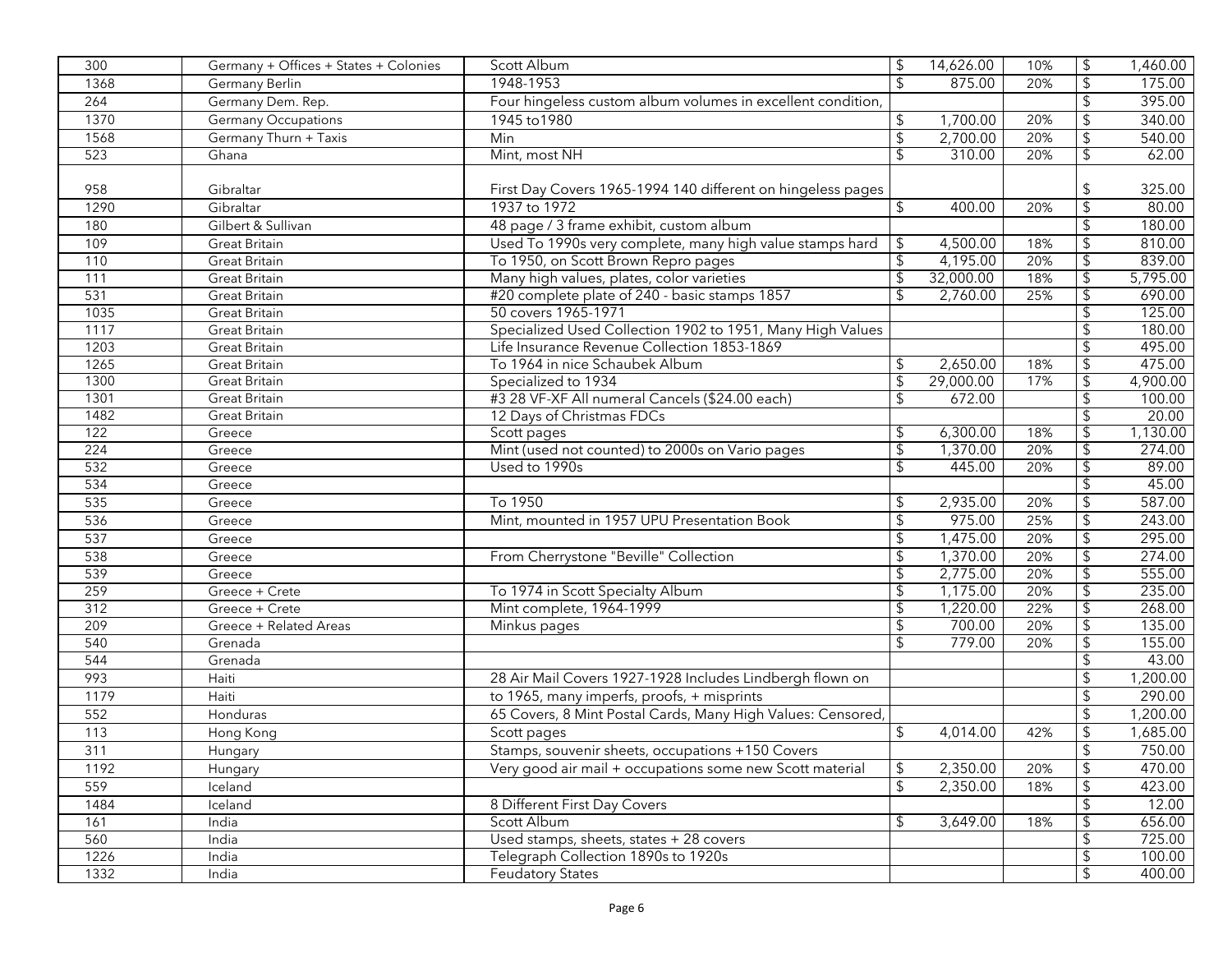| 1589 | India + States                         | On homemade pages                                              | \$                        | 1,800.00  |     | \$                        | 360.00   |
|------|----------------------------------------|----------------------------------------------------------------|---------------------------|-----------|-----|---------------------------|----------|
| 1206 | Indo-China                             | Revenue Stamps 49 on Handmade Foreign Pages                    |                           |           |     |                           | 195.00   |
| 562  | Indonesia                              | Mint, most NH                                                  | \$                        | 475.00    | 20% |                           | 95.00    |
| 563  | Indonesia                              | + Covers                                                       | \$                        | 470.00    |     |                           | 95.00    |
| 566  | Iran                                   | For genuine only                                               | \$                        | 15,333.00 | 12% | \$                        | 1,835.00 |
| 1266 | Iran (Persia Era)                      | (Obvious reprints + fakes not counted) Much better than        | \$                        | 13,500.00 | 8%  | \$                        | 1,080.00 |
| 1596 | Iraq                                   |                                                                | \$                        | 940.00    | 30% | $\overline{\mathfrak{s}}$ | 280.00   |
| 576  | Ireland                                |                                                                | \$                        | 540.00    | 19% | $\overline{\mathcal{E}}$  | 102.00   |
| 577  | Ireland                                | 1940-1968                                                      | \$                        | 385.00    | 20% | \$                        | 77.00    |
| 950  | Ireland                                | Mint, Most NH, used not counted 1957 to 1985                   | \$                        | 550.00    | 20% | \$                        | 110.00   |
| 1057 | Ireland                                | Mint to 1998 Near complete after 1929 used not counted         | \$                        | 2,274.00  | 20% | $\mathfrak{D}$            | 454.00   |
| 1533 | Ireland                                |                                                                |                           |           |     |                           | 60.00    |
| 1125 | Irish Sweepstakes                      | 1930's Poster Stamps 24 Different                              |                           |           |     |                           | 50.00    |
| 255  | Israel                                 | Scott Album                                                    | $\mathfrak{F}$            | 1,590.00  | 15% | \$                        | 233.00   |
|      |                                        | Nearly complete, mint with booklet sheets, some tabs, reply    |                           |           |     |                           |          |
| 579  | Israel                                 | coupons, etc. Includes #7-9 with plate #tabs very high Scotts, |                           |           |     | \$                        | 750.00   |
| 580  | Israel                                 | Most mint, NH with tabs, to 1959                               | \$                        | 2,866.00  | 19% | \$                        | 544.00   |
|      |                                        | 500 Different Stamps, Many high values - Chic's                |                           |           |     |                           |          |
| 1291 | Italian Revenue Stamps                 | Accumulation                                                   |                           |           |     | \$                        | 750.00   |
| 581  | Italian States                         | 10 Different Stampless Letters, Pre 1860                       |                           |           |     | $\overline{\mathcal{E}}$  | 180.00   |
| 138  | Italy                                  | To 1964, Scott pages                                           | \$                        | 7,768.00  | 18% | \$                        | 1,398.00 |
| 583  | Italy                                  | To 1960s                                                       | \$                        | 4,850.00  | 20% |                           | 970.00   |
| 584  | Italy                                  | To 1960s                                                       | \$                        | 1,380.00  | 20% | \$                        | 275.00   |
| 585  | Italy                                  | Most used, near complete, to 1974                              | \$                        | 3,900.00  | 20% | \$                        | 780.00   |
| 587  | Italy                                  | Back of book                                                   | \$                        | 2,380.00  | 20% |                           | 476.00   |
| 588  | Italy                                  | Most used, to 1961                                             | \$                        | 280.00    | 20% | $\overline{\mathcal{E}}$  | 56.00    |
| 590  | Italy                                  |                                                                | \$                        | 225.00    | 20% | \$                        | 45.00    |
| 591  | Italy                                  |                                                                | \$                        | 325.00    | 20% |                           | 65.00    |
| 592  | Italy                                  | Many high value mini sets, to 1980                             | \$                        | 6,835.00  | 20% | $\overline{\mathcal{E}}$  | 1,365.00 |
| 595  | Italy                                  |                                                                | \$                        | 3,100.00  | 18% | \$                        | 565.00   |
| 1194 | Italy                                  | 1870 to 1889 Old time collection near complete fontine         | \$                        | 7,300.00  | 8%  | \$                        | 580.00   |
| 1488 | Italy                                  | Most used Scott in $1977 = $1200$                              |                           |           |     | $\overline{\mathcal{E}}$  | 275.00   |
| 1514 | Italy                                  | Used to 1939                                                   | \$                        | 350.00    | 18% | $\overline{\mathfrak{s}}$ | 60.00    |
| 218  | Italy + Aegean                         | Scott Album                                                    | $\overline{\mathcal{S}}$  | 17,500.00 | 18% | $\overline{\mathcal{E}}$  | 3,150.00 |
| 582  | Italy Offices, Colonies, Aegean Island |                                                                | $\mathfrak{L}$            | 1,955.00  | 20% | $\overline{\mathfrak{s}}$ | 390.00   |
| 1292 | Italy Revenue Stamps                   | 880 Different Stamps, Identified on pages includes catalog     |                           |           |     | $\overline{\mathcal{E}}$  | 1,325.00 |
| 605  | Jamaica                                |                                                                | \$                        | ,633.00   | 18% | \$                        | 293.00   |
| 606  | Jamaica                                |                                                                | \$                        | 822.00    | 35% | $\overline{\mathfrak{s}}$ | 287.00   |
| 1207 | Jamaica                                | Revenue Stamps                                                 |                           |           |     | \$                        | 140.00   |
| 1429 | Jamaica                                | 50+ Different Postmarks on 1919 to 1921 Issue                  |                           |           |     | \$                        | 125.00   |
| 1459 | Jamaica                                | 1900 to 1968, Mint                                             | $\overline{\mathfrak{s}}$ | 708.00    | 25% | $\overline{\mathfrak{s}}$ | 177.00   |
| 1460 | Jamaica                                | 1938 Study in shades, perfs + varieties                        |                           |           |     |                           | 275.00   |
| 1461 | Jamaica                                | War Stamp Specialized Study: Many varieties, includes invert,  |                           |           |     |                           | 450.00   |
| 1618 | Jamaica                                | 1953 to 1989 Complete Mint in Mounts                           | \$                        | 790.00    | 30% |                           | 237.00   |
| 609  | Japan                                  |                                                                | \$                        | 4,500.00  | 18% | \$                        | 820.00   |
| 610  | Japan                                  | Stamps, sheets, 70 Covers                                      |                           |           |     |                           | 600.00   |
| 611  | Japan                                  |                                                                | \$                        | 2,780.00  | 20% |                           | 556.00   |
| 612  | Japan                                  |                                                                | \$                        | 1,525.00  | 20% | \$                        | 305.00   |
|      |                                        |                                                                |                           |           |     |                           |          |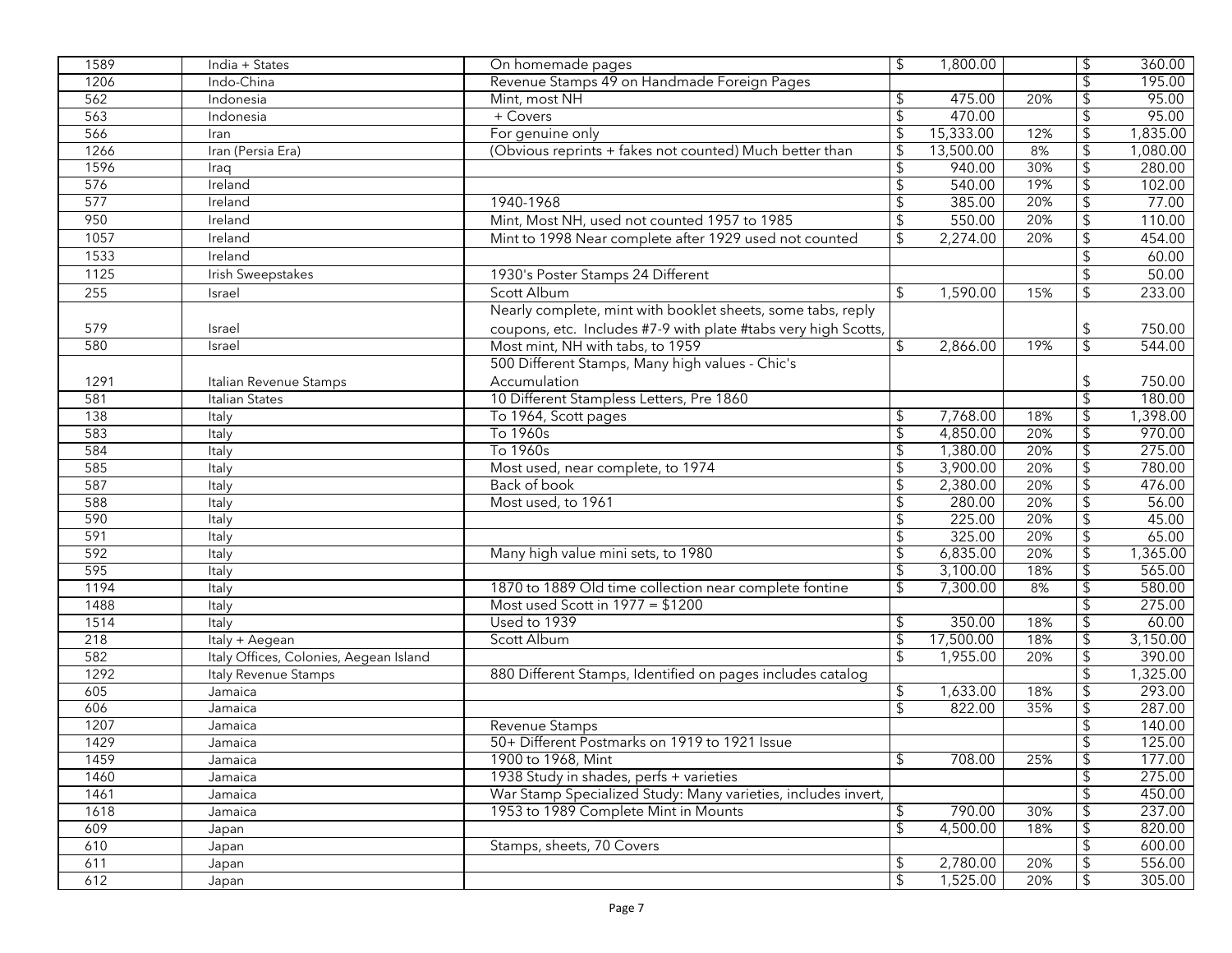| 613  | Japan                         |                                                              | $\overline{\mathcal{S}}$ | 325.00   | 20% | \$                        | 65.00    |
|------|-------------------------------|--------------------------------------------------------------|--------------------------|----------|-----|---------------------------|----------|
| 866  | Japan                         | Mint, used not counted, to 1965                              | \$                       | 1,465.00 | 20% | $\overline{\mathcal{E}}$  | 293.00   |
| 1109 | Japan                         | 1953-1969 In clean Linder Hingeless album                    |                          |          |     | \$                        | 95.00    |
| 1110 | Japan                         | 1970-1982 In clean Linder Hingeless album                    |                          |          |     |                           | 125.00   |
| 1111 | Japan                         | 1983-1989 In clean Linder Hingeless album                    |                          |          |     | \$                        | 100.00   |
| 1112 | Japan                         | 1990-1991 In clean Linder Hingeless album                    |                          |          |     |                           | 110.00   |
| 1113 | Japan                         | 1992-1997 In clean Linder Hingeless album                    |                          |          |     | \$                        | 140.00   |
| 1309 | Japan                         |                                                              | \$                       | 480.00   | 20% | $\sqrt{2}$                | 95.00    |
| 1527 | Japan                         | 1,000+ Different                                             |                          |          |     | $\overline{\mathcal{E}}$  | 160.00   |
| 994  | Korean War                    | 1985 Covers Over 100 different many scarce + high values     |                          |          |     | $\mathfrak{L}$            | 175.00   |
| 1183 | Latvia                        | #59 & 60 x 50. $$2.50 \times 50 = $125$                      |                          |          |     | \$                        | 40.00    |
| 624  | Lebanon                       |                                                              | \$                       | 2,430.00 | 20% | $\sqrt{2}$                | 485.00   |
| 625  | Lebanon                       |                                                              | \$                       | 770.00   | 20% | $\sqrt{2}$                | 154.00   |
|      |                               | Complete Mint in mounts (missing 2 stamps for the whole      |                          |          |     |                           |          |
| 1599 | Leeward Island                | country)                                                     | \$                       | 2,125.00 | 35% | \$                        | 744.00   |
| 1342 | Liechtenstein                 | #18-#24 1920 Imperfs - 50 different identified varieties     |                          |          |     | $\sqrt{2}$                | 100.00   |
| 1343 | Liechtenstein                 | 1920s Specialized Collection, varieties of color, paper,     |                          |          |     | \$                        | 475.00   |
| 1344 | Liechtenstein                 | 100++ proofs, essays, perf varieties, etc. To be mounted in, |                          |          |     | $\sqrt{2}$                | 2,500.00 |
| 1345 | Liechtenstein                 | 1920 #34 to #42 Eight complete NH sheets of 100. Scott as    | \$                       | 700.00   | 35% | $\sqrt{2}$                | 245.00   |
| 1593 | Liechtenstein                 | To 1984 Starter collection in like new Lighthouse Hingeless  |                          |          |     | $\sqrt{2}$                | 240.00   |
| 1586 | Lithuania + Central Lithuania |                                                              | \$                       | 1,270.00 | 20% | \$                        | 254.00   |
| 639  |                               |                                                              |                          |          |     | $\mathfrak{D}$            | 260.00   |
|      | Luxembourg                    | Stamps, sheets, + covers, high value sets, etc.              |                          |          |     |                           |          |
| 1351 | Luxembourg                    |                                                              | $\mathfrak{L}$           | 1,220.00 | 20% | \$                        | 244.00   |
| 645  | Malaya/Malaysia               | 30 covers + a few stamps                                     |                          |          |     | $\overline{\mathcal{L}}$  | 125.00   |
|      |                               |                                                              |                          |          |     |                           |          |
| 646  | Maldives Is.                  | Most mint NH                                                 | \$                       | 275.00   | 20% | $\updownarrow$            | 55.00    |
| 647  | Malta                         |                                                              | $\mathfrak{L}$           | 724.00   | 35% | $\overline{\mathcal{L}}$  | 253.00   |
| 1243 | Malta                         | 1977 to 1983 + 1988 Year Sets                                |                          |          |     | $\mathfrak{D}$            | 60.00    |
| 974  | Marshall Islands              | Mint NH Face                                                 | \$                       | 63.00    |     |                           | 45.00    |
| 1281 | Mauritania                    | Mint                                                         | $\mathsf{\$}$            | 410.00   | 20% | $\sqrt{2}$                | 82.00    |
| 1587 | Memel                         |                                                              | $\overline{\mathcal{G}}$ | 390.00   | 20% | $\overline{\mathfrak{s}}$ | 73.00    |
| 156  | Mexico                        | Stock sheets                                                 | \$                       | 475.00   | 20% | $\overline{\mathfrak{s}}$ | 96.00    |
| 253  | Mexico                        | Scott Album                                                  | \$                       | 5,959.00 | 18% | \$                        | 1,070.00 |
| 655  | Mexico                        | To 1970                                                      | \$                       | 490.00   | 20% | \$                        | 95.00    |
| 176  | Monaco                        | Near complete, two hingeless SAFE albums, 1960-1983          | \$                       | 1,560.00 | 20% | $\overline{\mathcal{E}}$  | 310.00   |
| 206  | Monaco                        | Scott Album                                                  | \$                       | 5,175.00 | 15% | $\overline{\mathfrak{s}}$ | 775.00   |
| 661  | Monaco                        |                                                              | \$                       | 5,400.00 | 18% | \$                        | 970.00   |
| 662  | Monaco                        | Mint, 1940-1973                                              | $\sqrt{2}$               | 1,180.00 | 20% | $\overline{\mathfrak{s}}$ | 236.00   |
| 663  | Monaco                        | To 1981                                                      | \$                       | 900.00   | 20% | $\overline{\mathcal{L}}$  | 180.00   |
| 966  | Monaco                        | Buildings, Monuments, Maps, Landmarks, Photos, Covers,       |                          |          |     | $\overline{\mathcal{C}}$  | 75.00    |
| 967  | Monaco                        | 25th Wedding Anniversary 1981 Scott #1270-1274               |                          |          |     | $\overline{\mathfrak{s}}$ | 160.00   |
| 972  | Monaco                        | Collection Accumulation - Wedding, Royal Family, Photos,     |                          |          |     |                           | 250.00   |
| 1323 | Monaco                        | Prince Grace Two Volume Covers + Photos                      |                          |          |     |                           | 425.00   |
| 1324 | Monaco                        | Royal Wedding 1956 Three Volumes Autographs, Photos,         |                          |          |     | \$                        | 1,400.00 |
| 199  | Mongolia                      | Minkus pages                                                 | \$                       | 979.00   | 16% | \$                        | 156.00   |
| 906  | Mongolia                      | Mint to 1983, Scott Album                                    | \$                       | 339.00   | 18% |                           | 61.00    |
| 664  | Montserrat                    | <b>Specialized Collection</b>                                |                          |          |     | \$                        | 160.00   |
|      |                               |                                                              |                          |          |     |                           |          |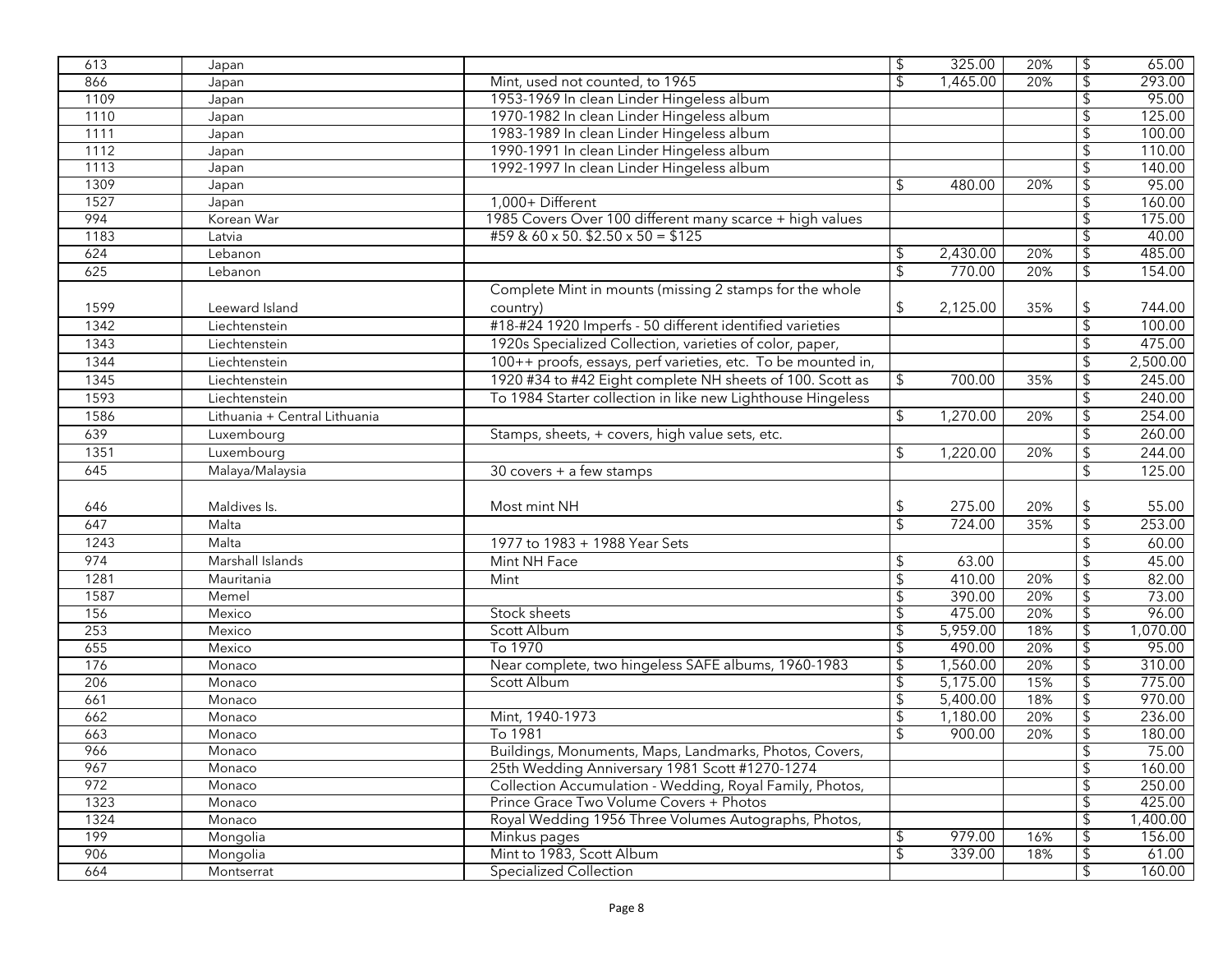| 1602 | Montserrat                          | (British) All mint in mounts to 1951                        | \$                       | 1,470.00 | 30% | $\sqrt{2}$                | 440.00 |
|------|-------------------------------------|-------------------------------------------------------------|--------------------------|----------|-----|---------------------------|--------|
| 1604 | Montserrat                          | 1953-1990 Mint in mounts complete                           | $\overline{\mathcal{E}}$ | 1,360.00 | 30% | $\overline{\mathcal{L}}$  | 408.00 |
| 998  | Natal                               | <b>Mixed Condition</b>                                      | \$                       | 1,170.00 | 12% | $\overline{\mathcal{L}}$  | 140.00 |
| 673  | Netherlands                         |                                                             | \$                       | 970.00   | 18% | $\overline{\mathcal{L}}$  | 174.00 |
| 1235 | Netherlands                         | To 1980s                                                    | \$                       | 1,150.00 | 18% | $\overline{\mathcal{L}}$  | 207.00 |
| 246  | Netherlands + Colonies              | Lovely stock book                                           |                          |          |     | \$                        | 75.00  |
| 314  | Netherlands + Colonies              |                                                             | \$                       | 1,050.00 | 20% | $\overline{\mathfrak{s}}$ | 210.00 |
| 675  | Netherlands + Colonies              |                                                             | \$                       | 180.00   | 20% | $\overline{\mathcal{E}}$  | 35.00  |
| 315  | Netherlands + Colonies (Luxembourg) | Clean album, to 1969 Scott Specialty Album                  | $\boldsymbol{\theta}$    | 2,450.00 | 20% | $\sqrt{2}$                | 490.00 |
| 187  | New Zealand                         | Plate proofs, to 1948 on Vario pages                        | \$                       | 280.00   | 20% | $\sqrt{2}$                | 56.00  |
| 680  | New Zealand                         | Counter-coil, gutter pair, mint, NH Collection              | \$                       | 2,570.00 | 25% | $\sqrt{2}$                | 640.00 |
| 683  | New Zealand + Ross Dep.             | No charge for Nova Scotia                                   | \$                       | 5,517.00 | 18% | $\sqrt{2}$                | 990.00 |
| 684  | Nicaragua                           |                                                             | $\frac{1}{2}$            | 1,735.00 | 20% | $\sqrt{2}$                | 347.00 |
| 685  | Nicaragua                           | Airmail + Back of book                                      | $\mathfrak{L}$           | 1,069.00 | 20% | $\sqrt{2}$                | 213.00 |
| 976  | North Vietnam                       | 75 Different CTO                                            |                          |          |     | $\sqrt{2}$                | 30.00  |
| 316  | Norway                              |                                                             | \$                       | 550.00   | 20% | $\sqrt{2}$                | 110.00 |
| 317  | Norway                              | Fabulous collection! Mint + used, shades & cancels, very    |                          |          |     | $\sqrt{2}$                | 375.00 |
| 696  | Norway                              | Near complete, includes most high values, to 1965           | \$                       | 3,740.00 | 18% | \$                        | 670.00 |
| 697  | Norway                              | Used VF+, 1877-1908                                         | \$                       | 254.00   | 20% | \$                        | 50.00  |
| 703  | Pakistan                            |                                                             | \$                       | 999.00   | 20% | \$                        | 199.00 |
| 704  | Pakistan                            |                                                             | \$                       | 580.00   | 20% | $\boldsymbol{\theta}$     | 116.00 |
| 706  | Pakistan                            | 5 covers + few stamps                                       |                          |          |     | $\boldsymbol{\theta}$     | 25.00  |
| 250  | Paraguay                            | Scott Album                                                 | \$                       | 2,090.00 | 18% | $\sqrt{2}$                | 375.00 |
| 1594 | Peru                                | To 2005 Two Volume Palo Albums (No stamps)                  |                          |          |     | \$                        | 290.00 |
| 1220 | Philippines                         | Nice starter collection, approx. 1,000 stamps               |                          |          |     | $\overline{\mathcal{L}}$  | 175.00 |
| 220  | Poland                              | Scott Album                                                 | \$                       | 2,527.00 | 18% | \$                        | 454.00 |
| 320  | Poland                              | Mint NH, 1970-1979                                          |                          |          |     | \$                        | 180.00 |
| 716  | <b>Poland Airmail</b>               | Specialized Collection, including LOPP                      |                          |          |     | $\overline{\mathfrak{s}}$ | 175.00 |
| 318  | Portugal                            |                                                             | \$                       | 610.00   | 20% | \$                        | 122.00 |
| 719  | Portugal                            |                                                             | $\overline{\mathcal{E}}$ | 1,050.00 | 20% | $\overline{\mathcal{E}}$  | 210.00 |
| 846  | Portugal                            | Mint + used, 1945-1969 on Linder Hingeless Pages            | \$                       | 1,707.00 | 20% | $\overline{\mathcal{L}}$  | 341.00 |
| 850  | Portugal                            | Like new, complete no stamps - Linder Hingeless Pages       |                          |          |     | \$                        | 35.00  |
| 1088 | Portugal                            | Back of Book 2s - 4s Numbers                                |                          |          |     | \$                        | 30.00  |
|      |                                     | Revenues, Spanish + U.S. -78 Stamps on homemade forbin      |                          |          |     |                           |        |
| 1426 | Puerto Rico                         | pages                                                       |                          |          |     | \$                        | 160.00 |
| 207  | Romania                             | Over 155 covers many w/sets or souv. Sheets, plus Scott     |                          |          |     | $\sqrt{2}$                | 620.00 |
| 216  | Romania                             | Scott Album                                                 | \$                       | 4,940.00 | 15% | $\boldsymbol{\theta}$     | 740.00 |
| 323  | Romania                             | Duplicates, CT, damaged: no charge, to 1972                 | \$                       | 450.00   | 18% | $\sqrt{2}$                | 90.00  |
| 324  | Romania                             | Old time collection                                         |                          |          |     | $\boldsymbol{\theta}$     | 80.00  |
| 728  | Romania                             |                                                             | $\updownarrow$           | 2,650.00 | 18% | $\overline{\mathcal{G}}$  | 477.00 |
| 729  | Romania                             | Old time accumulation high value                            |                          |          |     | \$                        | 45.00  |
| 730  | Romania                             |                                                             | \$                       | 290.00   | 20% | $\sqrt{2}$                | 58.00  |
| 146  | Russia                              | Mint + Used, 1970-2016 Scott Album                          |                          |          |     | $\overline{\mathcal{S}}$  | 120.00 |
|      |                                     | Very complete many high values, mint + used, to 1969, Scott |                          |          |     |                           |        |
| 148  | Russia                              | Album                                                       | \$                       | 2,850.00 | 19% | \$                        | 540.00 |
| 733  | Russia                              | 5,000+ Stamps, 1951-1988                                    | \$                       | 1,280.00 | 20% | \$                        | 256.00 |
| 734  | Russia                              | Most used, to 1987                                          | \$                       | 1,375.00 | 18% | \$                        | 245.00 |
|      |                                     |                                                             |                          |          |     |                           |        |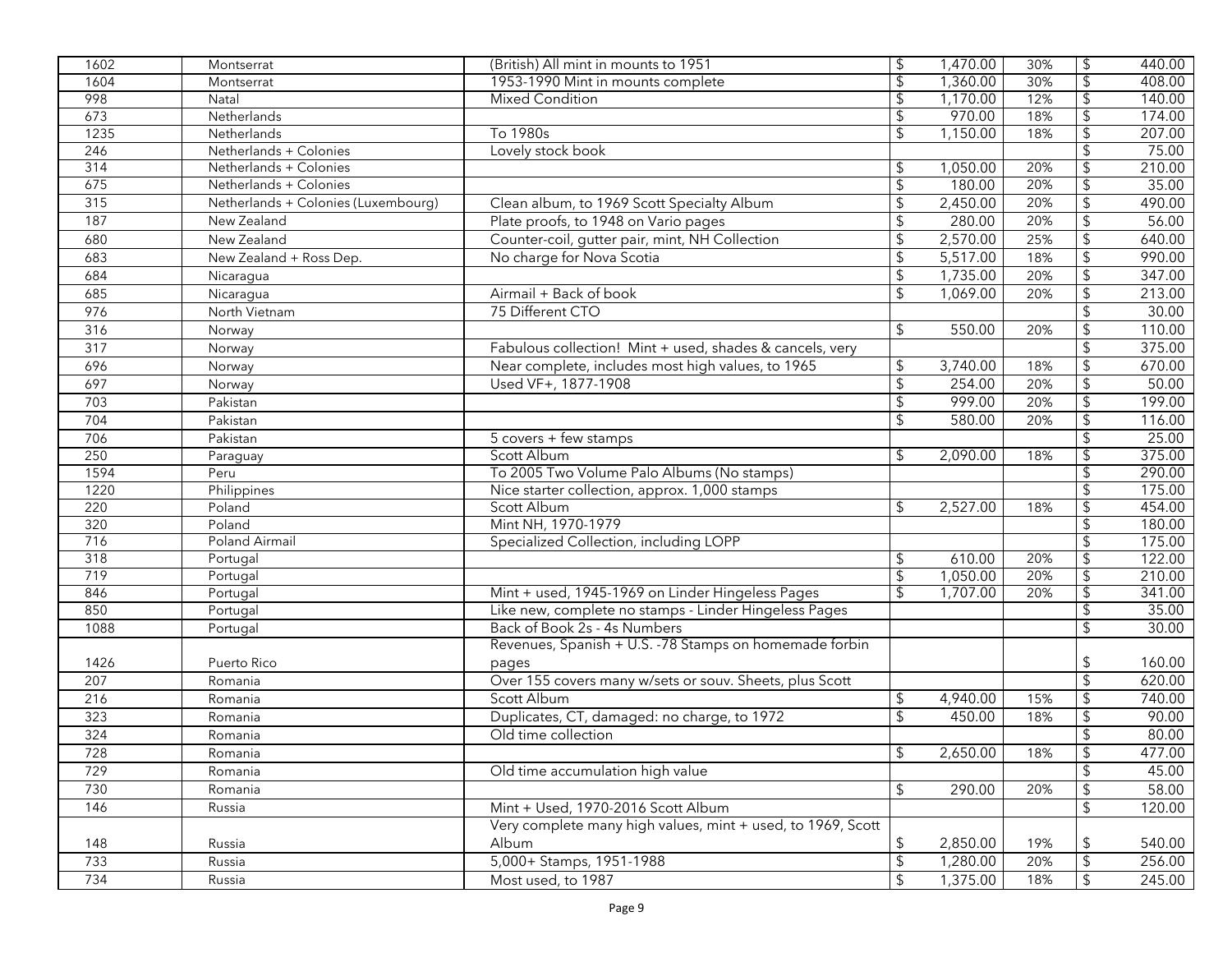| 1539 | Russia                       | 1940 to 1980's Used + some mint, many sheets, imperf's      | \$                      | 2,400.00  | 15% | $\boldsymbol{\theta}$   | 360.00   |
|------|------------------------------|-------------------------------------------------------------|-------------------------|-----------|-----|-------------------------|----------|
| 1540 | Russia + Related Areas       | To 1970                                                     | $\mathfrak{L}$          | 3,150.00  | 20% | $\boldsymbol{\theta}$   | 630.00   |
| 325  | Russia Antarctic             | Two Volumes - Covers                                        |                         |           |     | \$                      | 900.00   |
| 1532 | Ryukyu Island                | TB Seals, Mint NH Sheets                                    | \$                      | 104.00    | 40% | $\sqrt{2}$              | 40.00    |
| 1570 | Ryukyu Island                | Mint Complete country except #17                            | \$                      | 900.00    | 30% | $\sqrt{2}$              | 270.00   |
| 961  | Salvador                     | Airmail Specialized varieties, proofs, specimens, blocks,   |                         |           |     | $\sqrt{2}$              | 1,500.00 |
| 1263 | Salvador                     | 250 Revenue + Municipal, Stamps, Forbin Pages               |                         |           |     |                         | 325.00   |
| 322  | San Marino                   |                                                             | \$                      | 1,600.00  | 20% | \$                      | 300.00   |
| 746  | San Marino                   |                                                             | $\mathfrak{L}$          | 4,480.00  | 18% | $\frac{1}{2}$           | 870.00   |
| 748  | San Marino                   | 41 Covers + maxim cards                                     |                         |           |     | \$                      | 160.00   |
| 1446 | San Marino                   | 1960 to 1973 Lighthouse Hingeless Album                     |                         |           |     | \$                      | 160.00   |
| 749  | Sardinia (Italian)           |                                                             | \$                      | 2,030.00  | 10% | \$                      | 203.00   |
| 203  | Scandinavia                  | Aland + Denmark Scott \$5090.00                             | \$                      | 9,084.00  | 18% | $\boldsymbol{\theta}$   | 1,635.00 |
| 114  | Netherlands, Col. Luxembourg | To 1935, Scott's Specialty Album                            | \$                      | 6,740.00  | 20% | \$                      | 1,348.00 |
| 1382 | Senegal                      | Mint                                                        | \$                      | 238.00    | 20% | \$                      | 47.00    |
| 1383 | Senegal                      |                                                             | $\sqrt{2}$              | 110.00    | 20% |                         | 22.00    |
| 1115 | Serbia                       |                                                             | \$                      | 270.00    | 20% | \$                      | 54.00    |
| 1089 | Sharjah                      | Proofs + Imperfs                                            |                         |           |     | $\sqrt{2}$              | 150.00   |
| 753  | Sierra Leone                 |                                                             | \$                      | 457.00    | 18% | \$                      | 82.00    |
| 1472 | So. Rhodesia                 | 1935 to 1953, Complete Mint                                 | \$                      | 289.00    | 33% | $\sqrt{2}$              | 95.00    |
| 756  | Somalia                      |                                                             | $\sqrt{2}$              | 5,059.00  | 19% | $\frac{1}{2}$           | 960.00   |
| 757  | Somalia (Italian)            |                                                             | $\sqrt{2}$              | 1,775.00  | 20% | $\frac{1}{2}$           | 355.00   |
| 1471 | Somaliland Prot.             | 1935 to 1960, Mint Complete                                 | \$                      | 400.00    | 33% | $\mathfrak{D}$          | 132.00   |
| 129  | South Africa                 | Scott pages                                                 | \$                      | 4,257.00  | 19% | \$                      | 808.00   |
| 202  | South Africa                 | Includes Cape of Good Hope, Natal, Transvaal, etc. From     | \$                      | 1,825.00  | 19% | \$                      | 345.00   |
| 1390 | South Africa                 | 1960 to 1980 on Scott pages                                 | \$                      | 150.00    | 20% | \$                      | 30.00    |
| 1583 | South Africa                 |                                                             | \$                      | 1,325.00  | 22% | $\sqrt{2}$              | 290.00   |
| 759  | South West Africa            |                                                             | \$                      | 1,482.00  | 20% | \$                      | 296.00   |
| 1580 | South West Africa            | Mint                                                        | \$                      | 645.00    | 20% |                         | 129.00   |
| 332  | Spain                        | Stamps: Scott \$453 + 23 Covers                             |                         |           |     | \$                      | 195.00   |
| 1384 | Spain                        | 1952-1988 on Scott pages                                    | $\mathfrak{L}$          | 640.00    | 20% |                         | 128.00   |
| 1588 | Spain                        | 1850 to 1989 Scott Specialty Album Starter Collection       |                         |           |     | \$                      | 160.00   |
| 744  | St Vincent                   |                                                             | \$                      | 1,082.00  | 35% | \$                      | 376.00   |
| 1081 | St. Kitts-Nevis              |                                                             | \$                      | 465.00    | 20% | $\sqrt{2}$              | 93.00    |
| 1078 | St. Lucia                    |                                                             | \$                      | 465.00    | 20% | $\sqrt{2}$              | 93.00    |
| 142  | St. Vincent                  | Vario pages                                                 | \$                      | 2,024.00  | 19% | $\frac{1}{2}$           | 384.00   |
| 1077 | St. Vincent                  |                                                             | \$                      | 435.00    | 20% |                         | 87.00    |
| 1468 | St. Vincent                  | 1898 to 1968, Mint                                          | $\sqrt{2}$              | 545.00    | 25% | $\boldsymbol{\theta}$   | 136.00   |
| 327  | Sweden                       | Most postally used near complete. Great Collection, 1855-   | $\overline{\mathbf{e}}$ | 5,000.00  |     | $\overline{\mathbf{G}}$ | 975.00   |
| 768  | Sweden                       |                                                             | $\sqrt{2}$              | 720.00    | 20% | $\sqrt{2}$              | 144.00   |
| 770  | Sweden                       | To 1949                                                     | $\sqrt{2}$              | 315.00    | 20% |                         | 63.00    |
| 771  | Sweden                       |                                                             | $\sqrt{2}$              | 3,498.00  | 16% | \$                      | 559.00   |
| 1480 | Sweden                       | Two Volumes Hingeless album to 1979                         | \$                      | 2,350.00  | 20% | \$                      | 470.00   |
| 1481 | Sweden                       | Three Volumes Linder Hingeless album to 1976 (Albums        |                         |           |     | \$                      | 335.00   |
| 1591 | Sweden                       | 1980 to 1999 in Hingeless Album (like new condition), about |                         |           |     | \$                      | 195.00   |
| 130  | Switzerland                  | Scott pages                                                 | \$                      | 15,135.00 | 16% | \$                      | 2,421.00 |
|      |                              |                                                             |                         |           |     |                         |          |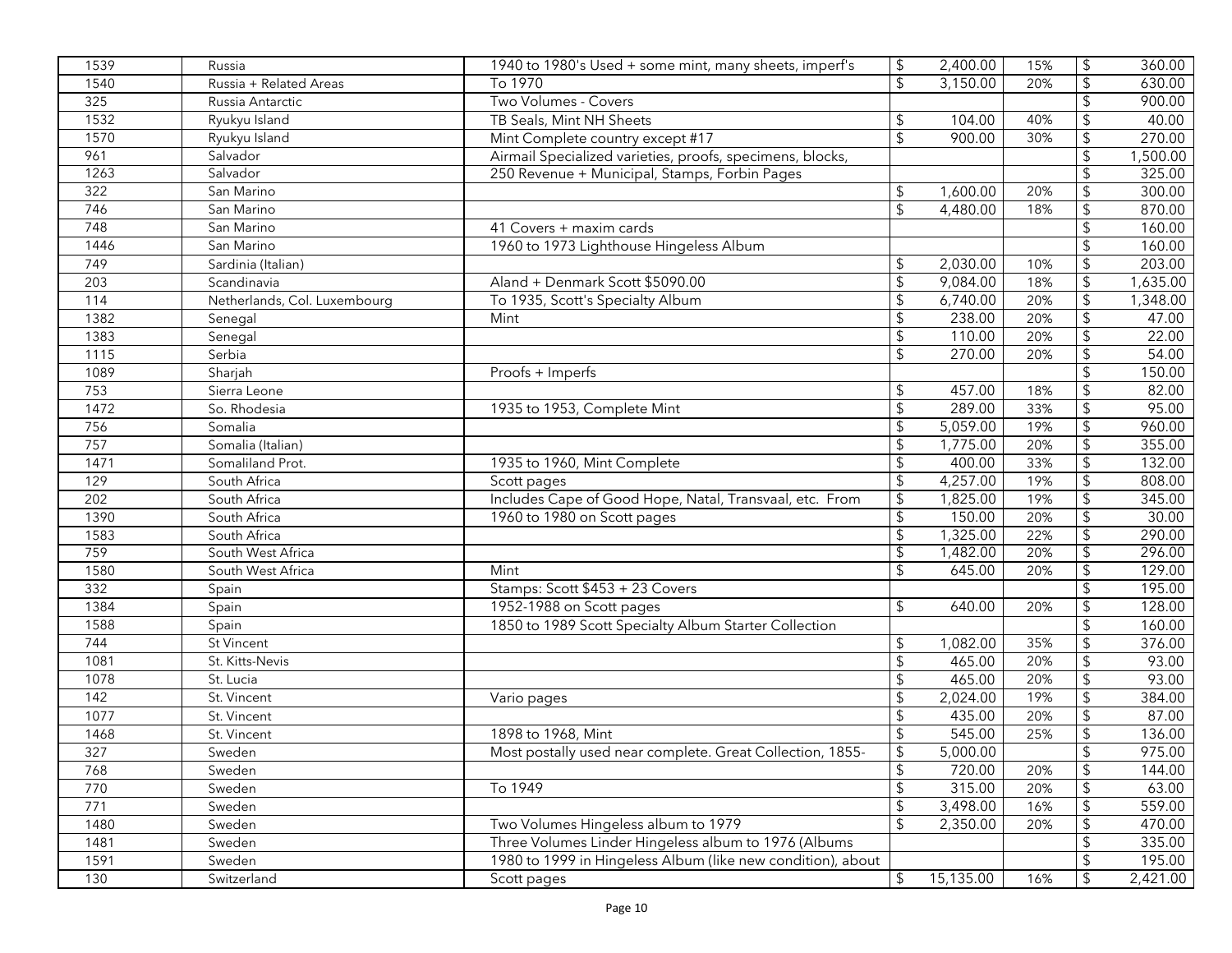| Nice album, all used to 1987 Davo Album<br>$\mathsf{\$}$<br>$\sqrt{2}$<br>2,750.00<br>331<br>20%<br>550.00<br>Switzerland<br>$\mathsf{\$}$<br>772<br>\$<br>349.00<br>20%<br>Switzerland<br>69.00<br>20%<br>$\sqrt{2}$<br>773<br>To 1953<br>\$<br>440.00<br>Switzerland<br>88.00<br>To 1959<br>2,300.00<br>774<br>$\sqrt{2}$<br>18%<br>$\sqrt{2}$<br>Switzerland<br>414.00<br>$\sqrt{2}$<br>675.00<br>\$<br>775<br>Switzerland<br>18%<br>120.00<br>270.00<br>1941 to 1972<br>$\sqrt{2}$<br>776<br>20%<br>54.00<br>Switzerland<br>$\overline{\mathcal{L}}$<br>\$<br>1,150.00<br>230.00<br>777<br>20%<br>Switzerland<br>780<br>60.00<br>15 covers<br>Switzerland<br>To 1974 used<br>\$<br>10%<br>\$<br>240.00<br>1063<br>Switzerland<br>2,400.00<br>$\mathfrak{L}$<br>Switzerland<br>Primarily used to 1963<br>180.00<br>1098<br>Original Heinrich Stamp Auction lot (20 years ago) Old Scott<br>1170<br>Switzerland<br>17%<br>\$<br>400.00<br>\$<br>2,360.00<br>$\sqrt{2}$<br>1172<br>Switzerland<br>1900 UPU Specialized study: shades, cancels, papers<br>\$<br>950.00<br>190.00<br>5,275.00<br>Switzerland<br>1854 to 1915 Scott #14 to 188<br>\$<br>$\boldsymbol{\theta}$<br>895.00<br>1173<br>17%<br>$\updownarrow$<br>$\updownarrow$<br>7,150.00<br>1176<br>Switzerland<br>Specialized collection, numerals + standing Helvetia, Scott<br>17%<br>$\frac{1}{2}$<br>\$<br>8,675.00<br>1177<br>Specialized collection, sitting Helvetia Scott #14-68 basic<br>17%<br>Switzerland<br>$\frac{1}{2}$<br>1180<br>Postage due on covers, exhibit quality collection, many<br>Switzerland<br>$\sqrt{2}$<br>Remainder of Pre 1940, Primarily Used Collection<br>\$<br>90.00<br>1185<br>600.00<br>Switzerland<br>$\mathfrak{L}$<br>$\sqrt{2}$<br>Imperf Helvetia Scott #14-40b Extensive Accumulation of<br>750.00<br>1298<br>Switzerland<br>15,000.00<br>$\sqrt{2}$<br>Perforated Helvetia Scott #41-68 Accumulation of 110+<br>200.00<br>1328<br>Switzerland<br>781<br>\$<br>322.00<br>Tanganyika, Tanzania + Related Areas<br>1,611.00<br>20%<br>\$<br>1,936.00<br>387.00<br>786<br>$\mathfrak{L}$<br>Thailand<br>20%<br>#349 x 100 1962<br>1182<br>Thailand<br>80.00<br>12 different covers<br>90.00<br>1013<br>Tonga<br>225.00<br>920<br>Trinidad & Tobago<br>643.00<br>35%<br>\$<br>\$<br>$\overline{\mathcal{S}}$<br>237.00<br>1473<br>1883 to 1968, Mint<br>25%<br>$\sqrt{2}$<br>Trinidad & Tobago<br>1952 to 1954 Mint<br>125.00<br>20%<br>$\overline{\mathcal{E}}$<br>25.00<br>1278<br>Tristan Da Cunha<br>\$<br>8,850.00<br>251<br>Scott Album<br>18%<br>\$<br>\$<br>Turkey<br>$\mathfrak{L}$<br>1,120.00<br>$\overline{\mathcal{E}}$<br>220.00<br>811<br>Turkey<br>To 1977<br>20%<br>\$<br>195.00<br>To 1898<br>813<br>Turkey<br>922<br>350.00<br>\$<br>63.00<br>Turkey<br>\$<br>18%<br>\$<br>460.00<br>94.00<br>923<br>Turkey<br>20%<br>\$<br>135.00<br>Turkey<br>\$<br>20%<br>\$<br>27.00<br>924<br>963<br>$\sqrt{2}$<br>380.00<br>20%<br>Turkey<br>Definitive, Semi-postal, Airmail, Back of Book<br>\$<br>76.00<br>1184<br>\$<br>875.00<br>18%<br>\$<br>155.00<br>Turkey<br>$\mathsf{\$}$<br>1214<br>19%<br>Turkey<br>To 1960s<br>540.00<br>100.00<br>1336<br>Turkey<br>\$<br>Locals<br>80.00<br>$\sqrt{2}$<br>1544<br>Turkey<br>Old time collection includes Turkey in Asia + Cilicia<br>\$<br>1,200.00<br>18%<br>215.00<br>$\overline{\mathcal{S}}$<br>1,250.00<br>$\overline{\mathfrak{s}}$<br>1545<br>Turkey<br>20%<br>$$\mathfrak{s}$$<br>275.00<br>1571<br>Turkey + Cilicia<br>815<br>$\sqrt{2}$<br>1,081.00<br>Turks & Caicos<br>28%<br>$\sqrt{2}$<br>368.00<br>1254<br>Turks & Caicos<br>Mint 1938 to 1969<br>20%<br>$\sqrt{2}$<br>2,962.00<br>Complete to 2001 RW1 to RW68A Mint + Used<br>533.00<br>1475<br>U.S. Ducks<br>18%<br>1476<br>U.S. Ducks<br>RW1 to RW 39 Complete, Mint + Used & no gum<br>\$<br>1,540.00<br>\$<br>18%<br>277.00<br>807<br>$\sqrt{2}$<br>U.S. Revenues<br>60 New York Stock Transfer Stamps<br>50.00<br>979<br>\$<br><b>United Nations</b> | 144 | Switzerland | Scott pages                                          | $\sqrt{2}$ | 4,800.00 | 18% | $\boldsymbol{\theta}$ | 864.00 |
|------------------------------------------------------------------------------------------------------------------------------------------------------------------------------------------------------------------------------------------------------------------------------------------------------------------------------------------------------------------------------------------------------------------------------------------------------------------------------------------------------------------------------------------------------------------------------------------------------------------------------------------------------------------------------------------------------------------------------------------------------------------------------------------------------------------------------------------------------------------------------------------------------------------------------------------------------------------------------------------------------------------------------------------------------------------------------------------------------------------------------------------------------------------------------------------------------------------------------------------------------------------------------------------------------------------------------------------------------------------------------------------------------------------------------------------------------------------------------------------------------------------------------------------------------------------------------------------------------------------------------------------------------------------------------------------------------------------------------------------------------------------------------------------------------------------------------------------------------------------------------------------------------------------------------------------------------------------------------------------------------------------------------------------------------------------------------------------------------------------------------------------------------------------------------------------------------------------------------------------------------------------------------------------------------------------------------------------------------------------------------------------------------------------------------------------------------------------------------------------------------------------------------------------------------------------------------------------------------------------------------------------------------------------------------------------------------------------------------------------------------------------------------------------------------------------------------------------------------------------------------------------------------------------------------------------------------------------------------------------------------------------------------------------------------------------------------------------------------------------------------------------------------------------------------------------------------------------------------------------------------------------------------------------------------------------------------------------------------------------------------------------------------------------------------------------------------------------------------------------------------------------------------------------------------------------------------------------------------------------------------------------------------------------------------------------------------------------------------------------------------------------------------------------------------------------------------------------------------------------------------------------------------------------------------------------------------------------------------------------|-----|-------------|------------------------------------------------------|------------|----------|-----|-----------------------|--------|
|                                                                                                                                                                                                                                                                                                                                                                                                                                                                                                                                                                                                                                                                                                                                                                                                                                                                                                                                                                                                                                                                                                                                                                                                                                                                                                                                                                                                                                                                                                                                                                                                                                                                                                                                                                                                                                                                                                                                                                                                                                                                                                                                                                                                                                                                                                                                                                                                                                                                                                                                                                                                                                                                                                                                                                                                                                                                                                                                                                                                                                                                                                                                                                                                                                                                                                                                                                                                                                                                                                                                                                                                                                                                                                                                                                                                                                                                                                                                                                                          |     |             |                                                      |            |          |     |                       |        |
| 1,200.00<br>1,475.00<br>1,300.00<br>59.00<br>1,590.00<br>250.00<br>302.00<br>73.00                                                                                                                                                                                                                                                                                                                                                                                                                                                                                                                                                                                                                                                                                                                                                                                                                                                                                                                                                                                                                                                                                                                                                                                                                                                                                                                                                                                                                                                                                                                                                                                                                                                                                                                                                                                                                                                                                                                                                                                                                                                                                                                                                                                                                                                                                                                                                                                                                                                                                                                                                                                                                                                                                                                                                                                                                                                                                                                                                                                                                                                                                                                                                                                                                                                                                                                                                                                                                                                                                                                                                                                                                                                                                                                                                                                                                                                                                                       |     |             |                                                      |            |          |     |                       |        |
|                                                                                                                                                                                                                                                                                                                                                                                                                                                                                                                                                                                                                                                                                                                                                                                                                                                                                                                                                                                                                                                                                                                                                                                                                                                                                                                                                                                                                                                                                                                                                                                                                                                                                                                                                                                                                                                                                                                                                                                                                                                                                                                                                                                                                                                                                                                                                                                                                                                                                                                                                                                                                                                                                                                                                                                                                                                                                                                                                                                                                                                                                                                                                                                                                                                                                                                                                                                                                                                                                                                                                                                                                                                                                                                                                                                                                                                                                                                                                                                          |     |             |                                                      |            |          |     |                       |        |
|                                                                                                                                                                                                                                                                                                                                                                                                                                                                                                                                                                                                                                                                                                                                                                                                                                                                                                                                                                                                                                                                                                                                                                                                                                                                                                                                                                                                                                                                                                                                                                                                                                                                                                                                                                                                                                                                                                                                                                                                                                                                                                                                                                                                                                                                                                                                                                                                                                                                                                                                                                                                                                                                                                                                                                                                                                                                                                                                                                                                                                                                                                                                                                                                                                                                                                                                                                                                                                                                                                                                                                                                                                                                                                                                                                                                                                                                                                                                                                                          |     |             |                                                      |            |          |     |                       |        |
|                                                                                                                                                                                                                                                                                                                                                                                                                                                                                                                                                                                                                                                                                                                                                                                                                                                                                                                                                                                                                                                                                                                                                                                                                                                                                                                                                                                                                                                                                                                                                                                                                                                                                                                                                                                                                                                                                                                                                                                                                                                                                                                                                                                                                                                                                                                                                                                                                                                                                                                                                                                                                                                                                                                                                                                                                                                                                                                                                                                                                                                                                                                                                                                                                                                                                                                                                                                                                                                                                                                                                                                                                                                                                                                                                                                                                                                                                                                                                                                          |     |             |                                                      |            |          |     |                       |        |
|                                                                                                                                                                                                                                                                                                                                                                                                                                                                                                                                                                                                                                                                                                                                                                                                                                                                                                                                                                                                                                                                                                                                                                                                                                                                                                                                                                                                                                                                                                                                                                                                                                                                                                                                                                                                                                                                                                                                                                                                                                                                                                                                                                                                                                                                                                                                                                                                                                                                                                                                                                                                                                                                                                                                                                                                                                                                                                                                                                                                                                                                                                                                                                                                                                                                                                                                                                                                                                                                                                                                                                                                                                                                                                                                                                                                                                                                                                                                                                                          |     |             |                                                      |            |          |     |                       |        |
|                                                                                                                                                                                                                                                                                                                                                                                                                                                                                                                                                                                                                                                                                                                                                                                                                                                                                                                                                                                                                                                                                                                                                                                                                                                                                                                                                                                                                                                                                                                                                                                                                                                                                                                                                                                                                                                                                                                                                                                                                                                                                                                                                                                                                                                                                                                                                                                                                                                                                                                                                                                                                                                                                                                                                                                                                                                                                                                                                                                                                                                                                                                                                                                                                                                                                                                                                                                                                                                                                                                                                                                                                                                                                                                                                                                                                                                                                                                                                                                          |     |             |                                                      |            |          |     |                       |        |
|                                                                                                                                                                                                                                                                                                                                                                                                                                                                                                                                                                                                                                                                                                                                                                                                                                                                                                                                                                                                                                                                                                                                                                                                                                                                                                                                                                                                                                                                                                                                                                                                                                                                                                                                                                                                                                                                                                                                                                                                                                                                                                                                                                                                                                                                                                                                                                                                                                                                                                                                                                                                                                                                                                                                                                                                                                                                                                                                                                                                                                                                                                                                                                                                                                                                                                                                                                                                                                                                                                                                                                                                                                                                                                                                                                                                                                                                                                                                                                                          |     |             |                                                      |            |          |     |                       |        |
|                                                                                                                                                                                                                                                                                                                                                                                                                                                                                                                                                                                                                                                                                                                                                                                                                                                                                                                                                                                                                                                                                                                                                                                                                                                                                                                                                                                                                                                                                                                                                                                                                                                                                                                                                                                                                                                                                                                                                                                                                                                                                                                                                                                                                                                                                                                                                                                                                                                                                                                                                                                                                                                                                                                                                                                                                                                                                                                                                                                                                                                                                                                                                                                                                                                                                                                                                                                                                                                                                                                                                                                                                                                                                                                                                                                                                                                                                                                                                                                          |     |             |                                                      |            |          |     |                       |        |
|                                                                                                                                                                                                                                                                                                                                                                                                                                                                                                                                                                                                                                                                                                                                                                                                                                                                                                                                                                                                                                                                                                                                                                                                                                                                                                                                                                                                                                                                                                                                                                                                                                                                                                                                                                                                                                                                                                                                                                                                                                                                                                                                                                                                                                                                                                                                                                                                                                                                                                                                                                                                                                                                                                                                                                                                                                                                                                                                                                                                                                                                                                                                                                                                                                                                                                                                                                                                                                                                                                                                                                                                                                                                                                                                                                                                                                                                                                                                                                                          |     |             |                                                      |            |          |     |                       |        |
|                                                                                                                                                                                                                                                                                                                                                                                                                                                                                                                                                                                                                                                                                                                                                                                                                                                                                                                                                                                                                                                                                                                                                                                                                                                                                                                                                                                                                                                                                                                                                                                                                                                                                                                                                                                                                                                                                                                                                                                                                                                                                                                                                                                                                                                                                                                                                                                                                                                                                                                                                                                                                                                                                                                                                                                                                                                                                                                                                                                                                                                                                                                                                                                                                                                                                                                                                                                                                                                                                                                                                                                                                                                                                                                                                                                                                                                                                                                                                                                          |     |             |                                                      |            |          |     |                       |        |
|                                                                                                                                                                                                                                                                                                                                                                                                                                                                                                                                                                                                                                                                                                                                                                                                                                                                                                                                                                                                                                                                                                                                                                                                                                                                                                                                                                                                                                                                                                                                                                                                                                                                                                                                                                                                                                                                                                                                                                                                                                                                                                                                                                                                                                                                                                                                                                                                                                                                                                                                                                                                                                                                                                                                                                                                                                                                                                                                                                                                                                                                                                                                                                                                                                                                                                                                                                                                                                                                                                                                                                                                                                                                                                                                                                                                                                                                                                                                                                                          |     |             |                                                      |            |          |     |                       |        |
|                                                                                                                                                                                                                                                                                                                                                                                                                                                                                                                                                                                                                                                                                                                                                                                                                                                                                                                                                                                                                                                                                                                                                                                                                                                                                                                                                                                                                                                                                                                                                                                                                                                                                                                                                                                                                                                                                                                                                                                                                                                                                                                                                                                                                                                                                                                                                                                                                                                                                                                                                                                                                                                                                                                                                                                                                                                                                                                                                                                                                                                                                                                                                                                                                                                                                                                                                                                                                                                                                                                                                                                                                                                                                                                                                                                                                                                                                                                                                                                          |     |             |                                                      |            |          |     |                       |        |
|                                                                                                                                                                                                                                                                                                                                                                                                                                                                                                                                                                                                                                                                                                                                                                                                                                                                                                                                                                                                                                                                                                                                                                                                                                                                                                                                                                                                                                                                                                                                                                                                                                                                                                                                                                                                                                                                                                                                                                                                                                                                                                                                                                                                                                                                                                                                                                                                                                                                                                                                                                                                                                                                                                                                                                                                                                                                                                                                                                                                                                                                                                                                                                                                                                                                                                                                                                                                                                                                                                                                                                                                                                                                                                                                                                                                                                                                                                                                                                                          |     |             |                                                      |            |          |     |                       |        |
|                                                                                                                                                                                                                                                                                                                                                                                                                                                                                                                                                                                                                                                                                                                                                                                                                                                                                                                                                                                                                                                                                                                                                                                                                                                                                                                                                                                                                                                                                                                                                                                                                                                                                                                                                                                                                                                                                                                                                                                                                                                                                                                                                                                                                                                                                                                                                                                                                                                                                                                                                                                                                                                                                                                                                                                                                                                                                                                                                                                                                                                                                                                                                                                                                                                                                                                                                                                                                                                                                                                                                                                                                                                                                                                                                                                                                                                                                                                                                                                          |     |             |                                                      |            |          |     |                       |        |
|                                                                                                                                                                                                                                                                                                                                                                                                                                                                                                                                                                                                                                                                                                                                                                                                                                                                                                                                                                                                                                                                                                                                                                                                                                                                                                                                                                                                                                                                                                                                                                                                                                                                                                                                                                                                                                                                                                                                                                                                                                                                                                                                                                                                                                                                                                                                                                                                                                                                                                                                                                                                                                                                                                                                                                                                                                                                                                                                                                                                                                                                                                                                                                                                                                                                                                                                                                                                                                                                                                                                                                                                                                                                                                                                                                                                                                                                                                                                                                                          |     |             |                                                      |            |          |     |                       |        |
|                                                                                                                                                                                                                                                                                                                                                                                                                                                                                                                                                                                                                                                                                                                                                                                                                                                                                                                                                                                                                                                                                                                                                                                                                                                                                                                                                                                                                                                                                                                                                                                                                                                                                                                                                                                                                                                                                                                                                                                                                                                                                                                                                                                                                                                                                                                                                                                                                                                                                                                                                                                                                                                                                                                                                                                                                                                                                                                                                                                                                                                                                                                                                                                                                                                                                                                                                                                                                                                                                                                                                                                                                                                                                                                                                                                                                                                                                                                                                                                          |     |             |                                                      |            |          |     |                       |        |
|                                                                                                                                                                                                                                                                                                                                                                                                                                                                                                                                                                                                                                                                                                                                                                                                                                                                                                                                                                                                                                                                                                                                                                                                                                                                                                                                                                                                                                                                                                                                                                                                                                                                                                                                                                                                                                                                                                                                                                                                                                                                                                                                                                                                                                                                                                                                                                                                                                                                                                                                                                                                                                                                                                                                                                                                                                                                                                                                                                                                                                                                                                                                                                                                                                                                                                                                                                                                                                                                                                                                                                                                                                                                                                                                                                                                                                                                                                                                                                                          |     |             |                                                      |            |          |     |                       |        |
|                                                                                                                                                                                                                                                                                                                                                                                                                                                                                                                                                                                                                                                                                                                                                                                                                                                                                                                                                                                                                                                                                                                                                                                                                                                                                                                                                                                                                                                                                                                                                                                                                                                                                                                                                                                                                                                                                                                                                                                                                                                                                                                                                                                                                                                                                                                                                                                                                                                                                                                                                                                                                                                                                                                                                                                                                                                                                                                                                                                                                                                                                                                                                                                                                                                                                                                                                                                                                                                                                                                                                                                                                                                                                                                                                                                                                                                                                                                                                                                          |     |             |                                                      |            |          |     |                       |        |
|                                                                                                                                                                                                                                                                                                                                                                                                                                                                                                                                                                                                                                                                                                                                                                                                                                                                                                                                                                                                                                                                                                                                                                                                                                                                                                                                                                                                                                                                                                                                                                                                                                                                                                                                                                                                                                                                                                                                                                                                                                                                                                                                                                                                                                                                                                                                                                                                                                                                                                                                                                                                                                                                                                                                                                                                                                                                                                                                                                                                                                                                                                                                                                                                                                                                                                                                                                                                                                                                                                                                                                                                                                                                                                                                                                                                                                                                                                                                                                                          |     |             |                                                      |            |          |     |                       |        |
|                                                                                                                                                                                                                                                                                                                                                                                                                                                                                                                                                                                                                                                                                                                                                                                                                                                                                                                                                                                                                                                                                                                                                                                                                                                                                                                                                                                                                                                                                                                                                                                                                                                                                                                                                                                                                                                                                                                                                                                                                                                                                                                                                                                                                                                                                                                                                                                                                                                                                                                                                                                                                                                                                                                                                                                                                                                                                                                                                                                                                                                                                                                                                                                                                                                                                                                                                                                                                                                                                                                                                                                                                                                                                                                                                                                                                                                                                                                                                                                          |     |             |                                                      |            |          |     |                       |        |
|                                                                                                                                                                                                                                                                                                                                                                                                                                                                                                                                                                                                                                                                                                                                                                                                                                                                                                                                                                                                                                                                                                                                                                                                                                                                                                                                                                                                                                                                                                                                                                                                                                                                                                                                                                                                                                                                                                                                                                                                                                                                                                                                                                                                                                                                                                                                                                                                                                                                                                                                                                                                                                                                                                                                                                                                                                                                                                                                                                                                                                                                                                                                                                                                                                                                                                                                                                                                                                                                                                                                                                                                                                                                                                                                                                                                                                                                                                                                                                                          |     |             |                                                      |            |          |     |                       |        |
|                                                                                                                                                                                                                                                                                                                                                                                                                                                                                                                                                                                                                                                                                                                                                                                                                                                                                                                                                                                                                                                                                                                                                                                                                                                                                                                                                                                                                                                                                                                                                                                                                                                                                                                                                                                                                                                                                                                                                                                                                                                                                                                                                                                                                                                                                                                                                                                                                                                                                                                                                                                                                                                                                                                                                                                                                                                                                                                                                                                                                                                                                                                                                                                                                                                                                                                                                                                                                                                                                                                                                                                                                                                                                                                                                                                                                                                                                                                                                                                          |     |             |                                                      |            |          |     |                       |        |
|                                                                                                                                                                                                                                                                                                                                                                                                                                                                                                                                                                                                                                                                                                                                                                                                                                                                                                                                                                                                                                                                                                                                                                                                                                                                                                                                                                                                                                                                                                                                                                                                                                                                                                                                                                                                                                                                                                                                                                                                                                                                                                                                                                                                                                                                                                                                                                                                                                                                                                                                                                                                                                                                                                                                                                                                                                                                                                                                                                                                                                                                                                                                                                                                                                                                                                                                                                                                                                                                                                                                                                                                                                                                                                                                                                                                                                                                                                                                                                                          |     |             |                                                      |            |          |     |                       |        |
|                                                                                                                                                                                                                                                                                                                                                                                                                                                                                                                                                                                                                                                                                                                                                                                                                                                                                                                                                                                                                                                                                                                                                                                                                                                                                                                                                                                                                                                                                                                                                                                                                                                                                                                                                                                                                                                                                                                                                                                                                                                                                                                                                                                                                                                                                                                                                                                                                                                                                                                                                                                                                                                                                                                                                                                                                                                                                                                                                                                                                                                                                                                                                                                                                                                                                                                                                                                                                                                                                                                                                                                                                                                                                                                                                                                                                                                                                                                                                                                          |     |             |                                                      |            |          |     |                       |        |
|                                                                                                                                                                                                                                                                                                                                                                                                                                                                                                                                                                                                                                                                                                                                                                                                                                                                                                                                                                                                                                                                                                                                                                                                                                                                                                                                                                                                                                                                                                                                                                                                                                                                                                                                                                                                                                                                                                                                                                                                                                                                                                                                                                                                                                                                                                                                                                                                                                                                                                                                                                                                                                                                                                                                                                                                                                                                                                                                                                                                                                                                                                                                                                                                                                                                                                                                                                                                                                                                                                                                                                                                                                                                                                                                                                                                                                                                                                                                                                                          |     |             |                                                      |            |          |     |                       |        |
|                                                                                                                                                                                                                                                                                                                                                                                                                                                                                                                                                                                                                                                                                                                                                                                                                                                                                                                                                                                                                                                                                                                                                                                                                                                                                                                                                                                                                                                                                                                                                                                                                                                                                                                                                                                                                                                                                                                                                                                                                                                                                                                                                                                                                                                                                                                                                                                                                                                                                                                                                                                                                                                                                                                                                                                                                                                                                                                                                                                                                                                                                                                                                                                                                                                                                                                                                                                                                                                                                                                                                                                                                                                                                                                                                                                                                                                                                                                                                                                          |     |             |                                                      |            |          |     |                       |        |
|                                                                                                                                                                                                                                                                                                                                                                                                                                                                                                                                                                                                                                                                                                                                                                                                                                                                                                                                                                                                                                                                                                                                                                                                                                                                                                                                                                                                                                                                                                                                                                                                                                                                                                                                                                                                                                                                                                                                                                                                                                                                                                                                                                                                                                                                                                                                                                                                                                                                                                                                                                                                                                                                                                                                                                                                                                                                                                                                                                                                                                                                                                                                                                                                                                                                                                                                                                                                                                                                                                                                                                                                                                                                                                                                                                                                                                                                                                                                                                                          |     |             |                                                      |            |          |     |                       |        |
|                                                                                                                                                                                                                                                                                                                                                                                                                                                                                                                                                                                                                                                                                                                                                                                                                                                                                                                                                                                                                                                                                                                                                                                                                                                                                                                                                                                                                                                                                                                                                                                                                                                                                                                                                                                                                                                                                                                                                                                                                                                                                                                                                                                                                                                                                                                                                                                                                                                                                                                                                                                                                                                                                                                                                                                                                                                                                                                                                                                                                                                                                                                                                                                                                                                                                                                                                                                                                                                                                                                                                                                                                                                                                                                                                                                                                                                                                                                                                                                          |     |             |                                                      |            |          |     |                       |        |
|                                                                                                                                                                                                                                                                                                                                                                                                                                                                                                                                                                                                                                                                                                                                                                                                                                                                                                                                                                                                                                                                                                                                                                                                                                                                                                                                                                                                                                                                                                                                                                                                                                                                                                                                                                                                                                                                                                                                                                                                                                                                                                                                                                                                                                                                                                                                                                                                                                                                                                                                                                                                                                                                                                                                                                                                                                                                                                                                                                                                                                                                                                                                                                                                                                                                                                                                                                                                                                                                                                                                                                                                                                                                                                                                                                                                                                                                                                                                                                                          |     |             |                                                      |            |          |     |                       |        |
|                                                                                                                                                                                                                                                                                                                                                                                                                                                                                                                                                                                                                                                                                                                                                                                                                                                                                                                                                                                                                                                                                                                                                                                                                                                                                                                                                                                                                                                                                                                                                                                                                                                                                                                                                                                                                                                                                                                                                                                                                                                                                                                                                                                                                                                                                                                                                                                                                                                                                                                                                                                                                                                                                                                                                                                                                                                                                                                                                                                                                                                                                                                                                                                                                                                                                                                                                                                                                                                                                                                                                                                                                                                                                                                                                                                                                                                                                                                                                                                          |     |             |                                                      |            |          |     |                       |        |
|                                                                                                                                                                                                                                                                                                                                                                                                                                                                                                                                                                                                                                                                                                                                                                                                                                                                                                                                                                                                                                                                                                                                                                                                                                                                                                                                                                                                                                                                                                                                                                                                                                                                                                                                                                                                                                                                                                                                                                                                                                                                                                                                                                                                                                                                                                                                                                                                                                                                                                                                                                                                                                                                                                                                                                                                                                                                                                                                                                                                                                                                                                                                                                                                                                                                                                                                                                                                                                                                                                                                                                                                                                                                                                                                                                                                                                                                                                                                                                                          |     |             |                                                      |            |          |     |                       |        |
|                                                                                                                                                                                                                                                                                                                                                                                                                                                                                                                                                                                                                                                                                                                                                                                                                                                                                                                                                                                                                                                                                                                                                                                                                                                                                                                                                                                                                                                                                                                                                                                                                                                                                                                                                                                                                                                                                                                                                                                                                                                                                                                                                                                                                                                                                                                                                                                                                                                                                                                                                                                                                                                                                                                                                                                                                                                                                                                                                                                                                                                                                                                                                                                                                                                                                                                                                                                                                                                                                                                                                                                                                                                                                                                                                                                                                                                                                                                                                                                          |     |             |                                                      |            |          |     |                       |        |
|                                                                                                                                                                                                                                                                                                                                                                                                                                                                                                                                                                                                                                                                                                                                                                                                                                                                                                                                                                                                                                                                                                                                                                                                                                                                                                                                                                                                                                                                                                                                                                                                                                                                                                                                                                                                                                                                                                                                                                                                                                                                                                                                                                                                                                                                                                                                                                                                                                                                                                                                                                                                                                                                                                                                                                                                                                                                                                                                                                                                                                                                                                                                                                                                                                                                                                                                                                                                                                                                                                                                                                                                                                                                                                                                                                                                                                                                                                                                                                                          |     |             |                                                      |            |          |     |                       |        |
|                                                                                                                                                                                                                                                                                                                                                                                                                                                                                                                                                                                                                                                                                                                                                                                                                                                                                                                                                                                                                                                                                                                                                                                                                                                                                                                                                                                                                                                                                                                                                                                                                                                                                                                                                                                                                                                                                                                                                                                                                                                                                                                                                                                                                                                                                                                                                                                                                                                                                                                                                                                                                                                                                                                                                                                                                                                                                                                                                                                                                                                                                                                                                                                                                                                                                                                                                                                                                                                                                                                                                                                                                                                                                                                                                                                                                                                                                                                                                                                          |     |             |                                                      |            |          |     |                       |        |
|                                                                                                                                                                                                                                                                                                                                                                                                                                                                                                                                                                                                                                                                                                                                                                                                                                                                                                                                                                                                                                                                                                                                                                                                                                                                                                                                                                                                                                                                                                                                                                                                                                                                                                                                                                                                                                                                                                                                                                                                                                                                                                                                                                                                                                                                                                                                                                                                                                                                                                                                                                                                                                                                                                                                                                                                                                                                                                                                                                                                                                                                                                                                                                                                                                                                                                                                                                                                                                                                                                                                                                                                                                                                                                                                                                                                                                                                                                                                                                                          |     |             |                                                      |            |          |     |                       |        |
|                                                                                                                                                                                                                                                                                                                                                                                                                                                                                                                                                                                                                                                                                                                                                                                                                                                                                                                                                                                                                                                                                                                                                                                                                                                                                                                                                                                                                                                                                                                                                                                                                                                                                                                                                                                                                                                                                                                                                                                                                                                                                                                                                                                                                                                                                                                                                                                                                                                                                                                                                                                                                                                                                                                                                                                                                                                                                                                                                                                                                                                                                                                                                                                                                                                                                                                                                                                                                                                                                                                                                                                                                                                                                                                                                                                                                                                                                                                                                                                          |     |             |                                                      |            |          |     |                       |        |
|                                                                                                                                                                                                                                                                                                                                                                                                                                                                                                                                                                                                                                                                                                                                                                                                                                                                                                                                                                                                                                                                                                                                                                                                                                                                                                                                                                                                                                                                                                                                                                                                                                                                                                                                                                                                                                                                                                                                                                                                                                                                                                                                                                                                                                                                                                                                                                                                                                                                                                                                                                                                                                                                                                                                                                                                                                                                                                                                                                                                                                                                                                                                                                                                                                                                                                                                                                                                                                                                                                                                                                                                                                                                                                                                                                                                                                                                                                                                                                                          |     |             |                                                      |            |          |     |                       |        |
|                                                                                                                                                                                                                                                                                                                                                                                                                                                                                                                                                                                                                                                                                                                                                                                                                                                                                                                                                                                                                                                                                                                                                                                                                                                                                                                                                                                                                                                                                                                                                                                                                                                                                                                                                                                                                                                                                                                                                                                                                                                                                                                                                                                                                                                                                                                                                                                                                                                                                                                                                                                                                                                                                                                                                                                                                                                                                                                                                                                                                                                                                                                                                                                                                                                                                                                                                                                                                                                                                                                                                                                                                                                                                                                                                                                                                                                                                                                                                                                          |     |             |                                                      |            |          |     |                       |        |
|                                                                                                                                                                                                                                                                                                                                                                                                                                                                                                                                                                                                                                                                                                                                                                                                                                                                                                                                                                                                                                                                                                                                                                                                                                                                                                                                                                                                                                                                                                                                                                                                                                                                                                                                                                                                                                                                                                                                                                                                                                                                                                                                                                                                                                                                                                                                                                                                                                                                                                                                                                                                                                                                                                                                                                                                                                                                                                                                                                                                                                                                                                                                                                                                                                                                                                                                                                                                                                                                                                                                                                                                                                                                                                                                                                                                                                                                                                                                                                                          |     |             |                                                      |            |          |     |                       |        |
|                                                                                                                                                                                                                                                                                                                                                                                                                                                                                                                                                                                                                                                                                                                                                                                                                                                                                                                                                                                                                                                                                                                                                                                                                                                                                                                                                                                                                                                                                                                                                                                                                                                                                                                                                                                                                                                                                                                                                                                                                                                                                                                                                                                                                                                                                                                                                                                                                                                                                                                                                                                                                                                                                                                                                                                                                                                                                                                                                                                                                                                                                                                                                                                                                                                                                                                                                                                                                                                                                                                                                                                                                                                                                                                                                                                                                                                                                                                                                                                          |     |             |                                                      |            |          |     |                       |        |
|                                                                                                                                                                                                                                                                                                                                                                                                                                                                                                                                                                                                                                                                                                                                                                                                                                                                                                                                                                                                                                                                                                                                                                                                                                                                                                                                                                                                                                                                                                                                                                                                                                                                                                                                                                                                                                                                                                                                                                                                                                                                                                                                                                                                                                                                                                                                                                                                                                                                                                                                                                                                                                                                                                                                                                                                                                                                                                                                                                                                                                                                                                                                                                                                                                                                                                                                                                                                                                                                                                                                                                                                                                                                                                                                                                                                                                                                                                                                                                                          |     |             |                                                      |            |          |     |                       |        |
|                                                                                                                                                                                                                                                                                                                                                                                                                                                                                                                                                                                                                                                                                                                                                                                                                                                                                                                                                                                                                                                                                                                                                                                                                                                                                                                                                                                                                                                                                                                                                                                                                                                                                                                                                                                                                                                                                                                                                                                                                                                                                                                                                                                                                                                                                                                                                                                                                                                                                                                                                                                                                                                                                                                                                                                                                                                                                                                                                                                                                                                                                                                                                                                                                                                                                                                                                                                                                                                                                                                                                                                                                                                                                                                                                                                                                                                                                                                                                                                          |     |             |                                                      |            |          |     |                       |        |
|                                                                                                                                                                                                                                                                                                                                                                                                                                                                                                                                                                                                                                                                                                                                                                                                                                                                                                                                                                                                                                                                                                                                                                                                                                                                                                                                                                                                                                                                                                                                                                                                                                                                                                                                                                                                                                                                                                                                                                                                                                                                                                                                                                                                                                                                                                                                                                                                                                                                                                                                                                                                                                                                                                                                                                                                                                                                                                                                                                                                                                                                                                                                                                                                                                                                                                                                                                                                                                                                                                                                                                                                                                                                                                                                                                                                                                                                                                                                                                                          |     |             |                                                      |            |          |     |                       |        |
|                                                                                                                                                                                                                                                                                                                                                                                                                                                                                                                                                                                                                                                                                                                                                                                                                                                                                                                                                                                                                                                                                                                                                                                                                                                                                                                                                                                                                                                                                                                                                                                                                                                                                                                                                                                                                                                                                                                                                                                                                                                                                                                                                                                                                                                                                                                                                                                                                                                                                                                                                                                                                                                                                                                                                                                                                                                                                                                                                                                                                                                                                                                                                                                                                                                                                                                                                                                                                                                                                                                                                                                                                                                                                                                                                                                                                                                                                                                                                                                          |     |             | Aero Philatelists 1959 Souvenir Brochure-Autographed |            |          |     |                       | 40.00  |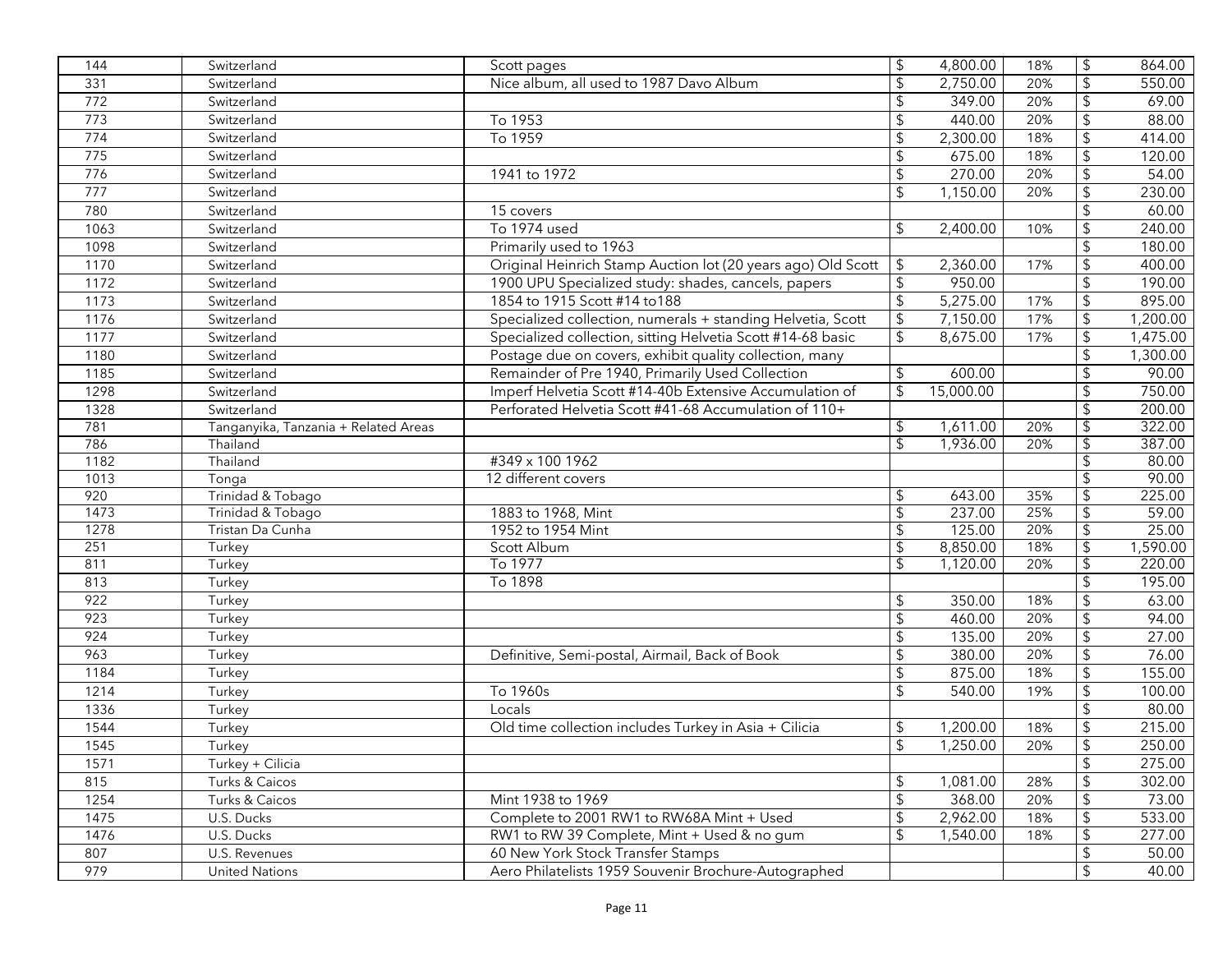| 791  | <b>United States</b> | 1 Cent Franklin 1870-80s Type A44 Mint 16 stamps, 1870-80s   \$ |                | 1,000.00  |     | \$             | 160.00   |
|------|----------------------|-----------------------------------------------------------------|----------------|-----------|-----|----------------|----------|
| 1108 | <b>United States</b> | US #906 China Stamp Scott \$4 Each 613 Stamps in partial        | \$             | 2,452.00  |     | \$             | 600.00   |
| 1124 | <b>United States</b> | Six Postage Due Precanceled Sheets J62, 63, 65-68               | \$.            | 530.00    |     | \$.            | 60.00    |
| 1201 | <b>United States</b> | On Scott Vintage Reproduction Pages 19th Century                | \$             | 4,070.00  | 20% | $\mathfrak{L}$ | 810.00   |
| 1321 | <b>United States</b> | Commemoratives Hingeless Safe Album to 1962                     |                |           |     | \$.            | 295.00   |
| 1438 | <b>United States</b> | 2 Albums - Face                                                 |                | 105.73    | 65% | $\mathfrak{L}$ | 68.75    |
| 1441 | <b>United States</b> | Ducks 1940 to 1949 Used                                         |                | 259.00    | 20% | \$             | 51.00    |
| 1600 | <b>United States</b> | Back of the Book Used                                           |                | 400.00    | 18% | \$             | 72.00    |
| 821  | Uruguay              |                                                                 |                | 328.00    | 20% | \$             | 65.00    |
| 823  | Uruguay              |                                                                 |                | 150.00    | 20% | $\mathfrak{L}$ | 30.00    |
| 790  | US C64b Booklet      | 24 numbered pages                                               |                | 144.00    |     | \$.            | 34.00    |
| 337  | <b>USA</b>           | Mint, 1934-1937 Specialized White Ace                           |                | 400.00    |     | $\mathfrak{L}$ | 95.00    |
| 333  | <b>USSR</b>          | 400 different First Day cards & covers 1970s-80s                |                |           |     | \$             | 200.00   |
| 197  | Vatican City         | Scott Album                                                     | $\mathfrak{L}$ | 1,810.00  | 18% | \$             | 325.00   |
| 329  | Vatican City         | Mint, some NH, near complete to 1970                            | \$             | 1,510.00  | 20% | $\sqrt{2}$     | 300.00   |
| 330  | Vatican City         | S.Gibbons $900 \times 1.3 = $1170$                              | \$             | 1,170.00  | 20% | \$             | 234.00   |
| 839  | Vatican City         | Near complete, covers + cards, no charge to 1963                | \$             | 2,718.00  | 19% | \$             | 516.00   |
| 829  | Venezuela            | <b>Excellent Airmail</b>                                        | \$             | 1,024.00  | 20% | \$             | 204.00   |
| 1423 | Wallis + Futuna      | Mint to 1979                                                    | \$             | 1,450.00  | 20% | $\sqrt{2}$     | 290.00   |
| 838  | Wurttemberg          |                                                                 | \$             | 1,981.00  | 15% | \$             | 297.00   |
| 1550 | Wurttemberg          | Mint                                                            | \$             | 15,450.00 | 20% | $\mathfrak{L}$ | 3,090.00 |
| 1135 | Yugoslavia           | to 1973 mint                                                    | $\mathfrak{L}$ | 2,425.00  | 19% | \$             | 460.00   |
| 1619 |                      |                                                                 |                |           |     |                |          |
|      |                      |                                                                 |                |           |     |                |          |
|      |                      |                                                                 |                |           |     |                |          |
|      |                      |                                                                 |                |           |     |                |          |
|      |                      |                                                                 |                |           |     |                |          |
|      |                      |                                                                 |                |           |     |                |          |

## **Topical Collections**

|      |                            | Most British circular delivery companies 1865-1868. extensive |         |    |        |
|------|----------------------------|---------------------------------------------------------------|---------|----|--------|
| 1329 | 300 Local Stamps British   | collection from Chic's Estate                                 |         | \$ | 400.00 |
| 1006 | Air Covers                 | 60 different covers + photo's + cards                         |         |    | 140.00 |
|      |                            | 1926 to 1941 65+ First Flights, events to routes. Values to   |         |    |        |
| 1026 | Airmail Covers             | \$50 each Total Retail \$980++                                |         |    | 325.00 |
| 1066 | Airmail Worldwide          | Most used two volumes                                         |         |    | 450.00 |
|      |                            | Soviet zone - East Saxony, Michael 42a-50a, 51, complete      |         |    |        |
| 346  | Allied Occupations 1945    | sheets of 100 x 10 sheets, MI / Euro, on Scott pages          | .900.00 |    | 350.00 |
| 1056 | <b>Arctic Collection</b>   | Includes 49 covers, plus blocks, sheets and sets +singles     |         |    | 175.00 |
|      |                            | First Flight Cover Collection 1952-1953 25 different covers   |         |    |        |
| 1009 | <b>British BOAC</b>        | + 16 photos (some scarce items)                               |         |    | 475.00 |
| 1432 | Cigarette Cards            | 9 Complete Sets (\$75 per set)                                |         |    | 675.00 |
|      |                            | Players's Album National Flags + Arms Complete, Execellent    |         |    |        |
| 1440 | Cigarette Cards            | Condition                                                     |         |    | 90.00  |
| 1101 | <b>Dutch Family Covers</b> | 1938 to 1949 Holland to New York                              |         |    | 95.00  |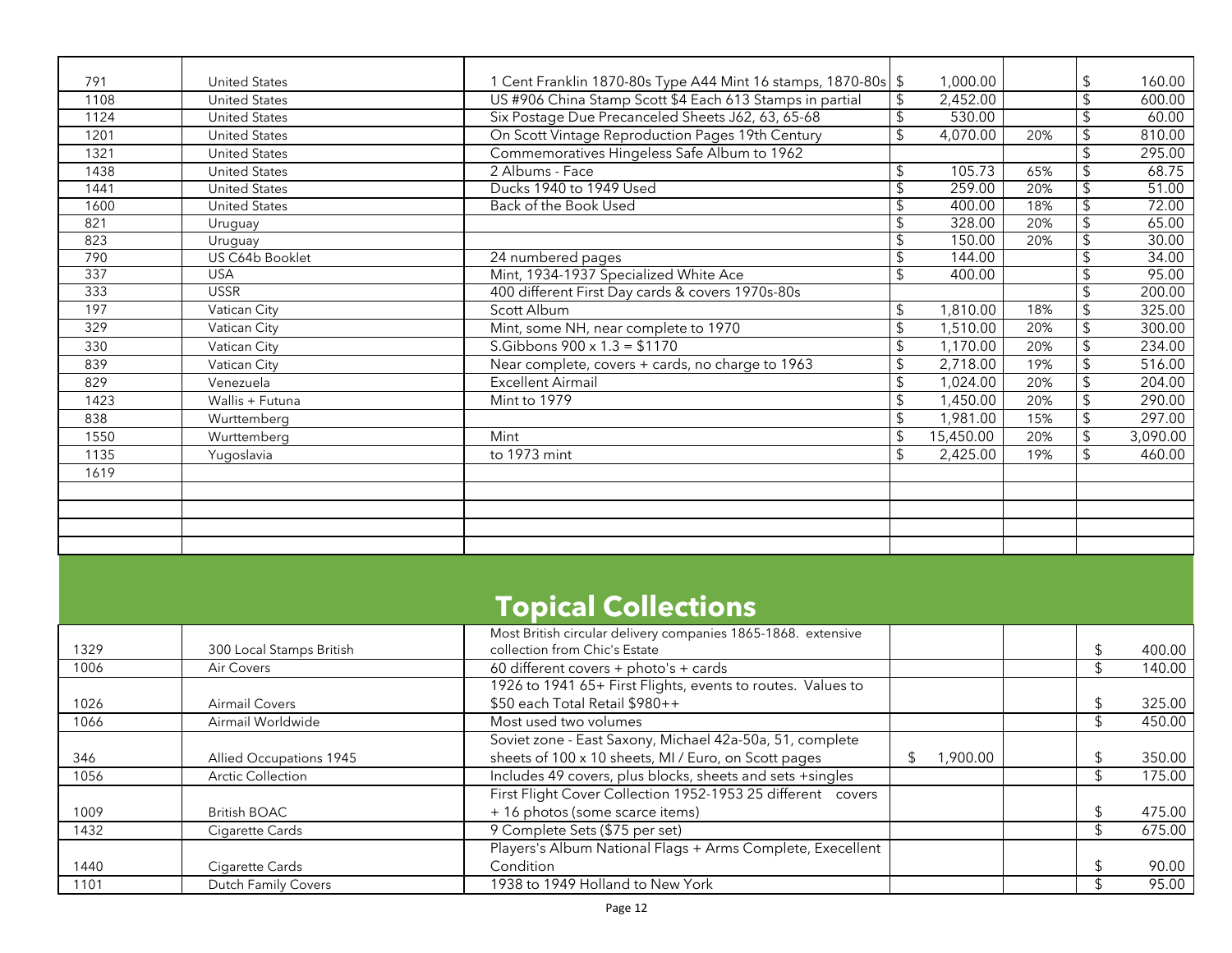|      |                                   | Early Aviation Commertive Cover Collection - 72 different     |                |     |                           |                   |
|------|-----------------------------------|---------------------------------------------------------------|----------------|-----|---------------------------|-------------------|
| 1007 | Early Aviation Commerative Covers | covers                                                        |                |     | \$                        | 165.00            |
| 1340 | Europe                            | Europe Stockbook approx. 1200 different stamps                |                |     | $\overline{\mathcal{L}}$  | 175.00            |
| 293  | Europe Collection                 | To 1930, KABE Album                                           | \$<br>1,200.00 | 20% | $\overline{\mathcal{G}}$  | 240.00            |
| 799  | Famous Americans                  | Specialty Lot, never Touched, see description                 |                |     | $\overline{\mathcal{L}}$  | 250.00            |
| 1443 | Halley's Comet                    | 60 Different Worldwide 1986 Covers                            |                |     | $\overline{\mathcal{L}}$  | 95.00             |
| 1037 | Honduras Air Mails Specimens      | 1935-1949 Mint NH 62 stamps in blocks                         |                |     | $\sqrt[6]{\frac{1}{2}}$   | 240.00            |
| 845  | Horses                            | Nine volumes - Linder Hingeless Pages                         |                |     | $\overline{\mathcal{G}}$  | 2,450.00          |
| 990  | <b>JFK Cover Collection</b>       | 75 different covers                                           |                |     | $\mathfrak{L}$            | 60.00             |
| 1477 | Large Format U.S. FDCs            | 44 Different in sheet album                                   |                |     | \$                        | 88.00             |
| 1483 | Man's Conquest of the Heavens     | 50 Flight FDCs                                                |                |     | $\overline{\mathcal{L}}$  | $\frac{1}{40.00}$ |
| 1008 | Military Aircraft Covers          | Military Aircraft Cover Collection. 29 Different covers       |                |     | \$                        | 195.00            |
|      |                                   | Military Aircraft World War I Cover Collection. 28 covers +   |                |     |                           |                   |
| 1005 | Military Aircraft WWI Covers      | autographs, photo's and postcards.                            |                |     | \$                        | 290.00            |
| 954  | Millennium Cover Collection       |                                                               |                |     | $\overline{\mathcal{L}}$  | 35.00             |
| 1448 | Monarch World Album               | Good Starter                                                  |                |     | \$                        | 80.00             |
| 1104 | Old Oregon Covers - Estate        | 50 covers + ration books                                      |                |     | $\sqrt[6]{\frac{1}{2}}$   | 95.00             |
|      |                                   | 10 Volume Collection, pages for all Olympic stamps through    |                |     |                           |                   |
|      |                                   | 1968, \$3,500 in Scott Listed Mint Stamps plus many unpriced  |                |     |                           |                   |
| 844  | Olympic Topical                   | or unlisted items                                             |                |     | $\sqrt{2}$                | 975.00            |
|      |                                   | Full Sheets Collection Includes sheet of 50 PRC#1582NH (cat.  |                |     |                           |                   |
| 272  | Olympics                          | \$112.50)                                                     |                |     | $\updownarrow$            | 140.00            |
| 150  | Portland, OR                      | 100 Year Old (most) Postcard Collection                       |                |     | $\overline{\mathsf{S}}$   | 400.00            |
|      |                                   |                                                               |                |     |                           |                   |
| 1043 | Poster Stamp Collection           | Nestle Series 21080 425+ different. Many high value series.   |                |     | \$                        | 550.00            |
| 970  | Scott Duck                        | Scott Duck Stamp Pages to 1991                                |                |     | $\overline{\mathcal{S}}$  | 10.00             |
| 1489 | Scott International               | Some stuck down                                               |                |     | \$                        | 125.00            |
| 1447 | Scott International Part 1        | World to 1940                                                 |                |     | $\overline{\mathcal{L}}$  | 125.00            |
| 1485 | State Birds & Flowers             | 50 FDCs                                                       |                |     | $\overline{\mathcal{G}}$  | 20.00             |
| 1442 | Statue of Liberty                 | 45 Worldwide 1986 Covers Original Cost \$230                  |                |     | \$                        | 75.00             |
| 1396 | <b>Swiss Military Stamps WWI</b>  |                                                               | \$<br>585.00   | 30% | $\overline{\mathcal{G}}$  | 175.00            |
| 1240 | <b>Swiss WWII Military Stamps</b> |                                                               | \$<br>2,225.00 | 20% | $\overline{\mathcal{L}}$  | 445.00            |
|      |                                   |                                                               |                |     |                           |                   |
| 1041 | <b>Telecommunication Union</b>    | 1965 Int. Complete Scott \$75.70. + New Hebrides Fr. \$42.25  | \$<br>107.95   |     | \$                        | 40.00             |
| 1486 | The Queen's Silver Jubilee 1977   | Commonwealth FDCs                                             |                |     | $\overline{\mathfrak{s}}$ | 65.00             |
|      |                                   | 275+ U.S. Flight Covers most in 1930's, many signed by pilot  |                |     |                           |                   |
| 1003 | <b>US Flight Covers</b>           | or postmaster. In 4 binders                                   |                |     | $\sqrt[6]{\frac{1}{2}}$   | 400.00            |
| 1202 | Vintage Postcard set              |                                                               |                |     | $\overline{\mathcal{S}}$  | 35.00             |
| 1431 | Washington State Salmon Stamps    |                                                               |                |     | $\overline{\mathcal{L}}$  | 35.00             |
| 1603 | Wild Turkey "Stamps"              | 1976-1992                                                     |                |     | $\overline{\mathcal{S}}$  | 60.00             |
|      |                                   |                                                               |                |     |                           |                   |
| 115  | World                             | Scott Airmails of the World International 6 Volumes To 1960's |                |     | $\sqrt[6]{\frac{1}{2}}$   | 450.00            |
|      |                                   | Commemorative Scott Stamp Album (Fabulous album, hard         |                |     |                           |                   |
| 155  | World                             | To find) (Used not counted, some stuck down) 1934             | \$<br>8,490.00 | 18% | \$                        | 1,500.00          |